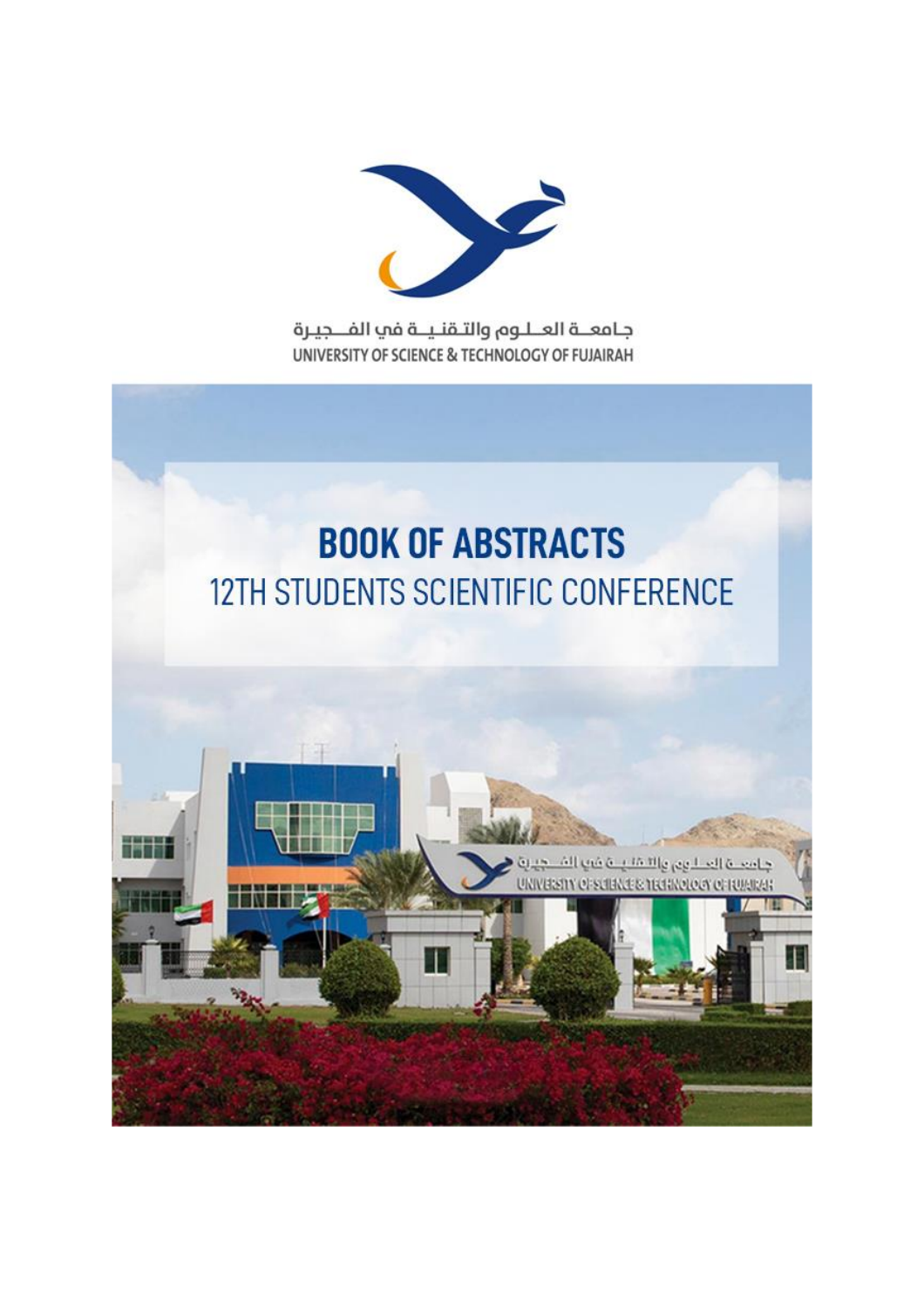

جامعــة العــلـوم والتـقنـيــة في الفـــجيـرة UNIVERSITY OF SCIENCE & TECHNOLOGY OF FUJAIRAH

# **Book of Abstracts 12 th Students Scientific Conference**

# **I. College of Engineering and Technology**

# **COVID-19 awareness app**

Raghed Ibrahim Yousef Melhem Supervised by Dr. Haytham Elmessiry

With covid-19 pandemic, all the world stays home, everybody works- study at home, also government tent to be techno-government. This application helps the government to know new cases of covid-19. also help people to "selfassessment" and appraisal him\herself of the coronavirus symptoms, I choose this idea because all the world now talking about the virus, and there are a lot of rumors about it, for that I choose the application to show people the true information from trusted sources like WHO, MOHAP. The app starts by a list and ask the user to choose from the options:

W - What is COVID-19: show general information of coronavirus fromhttps://www.mohap.gov.ae. If you feel illness, this option makes you to answer of 6 question S - Self Assessment and if the result is high risk, the program will take the detail of you to send to you an emergency.

If you like to know about public advice from WHO website: P - Preventative Measures h C - Country Statistics finally the number of cases in 20 countries, just type the litter from the list and will display number of cases.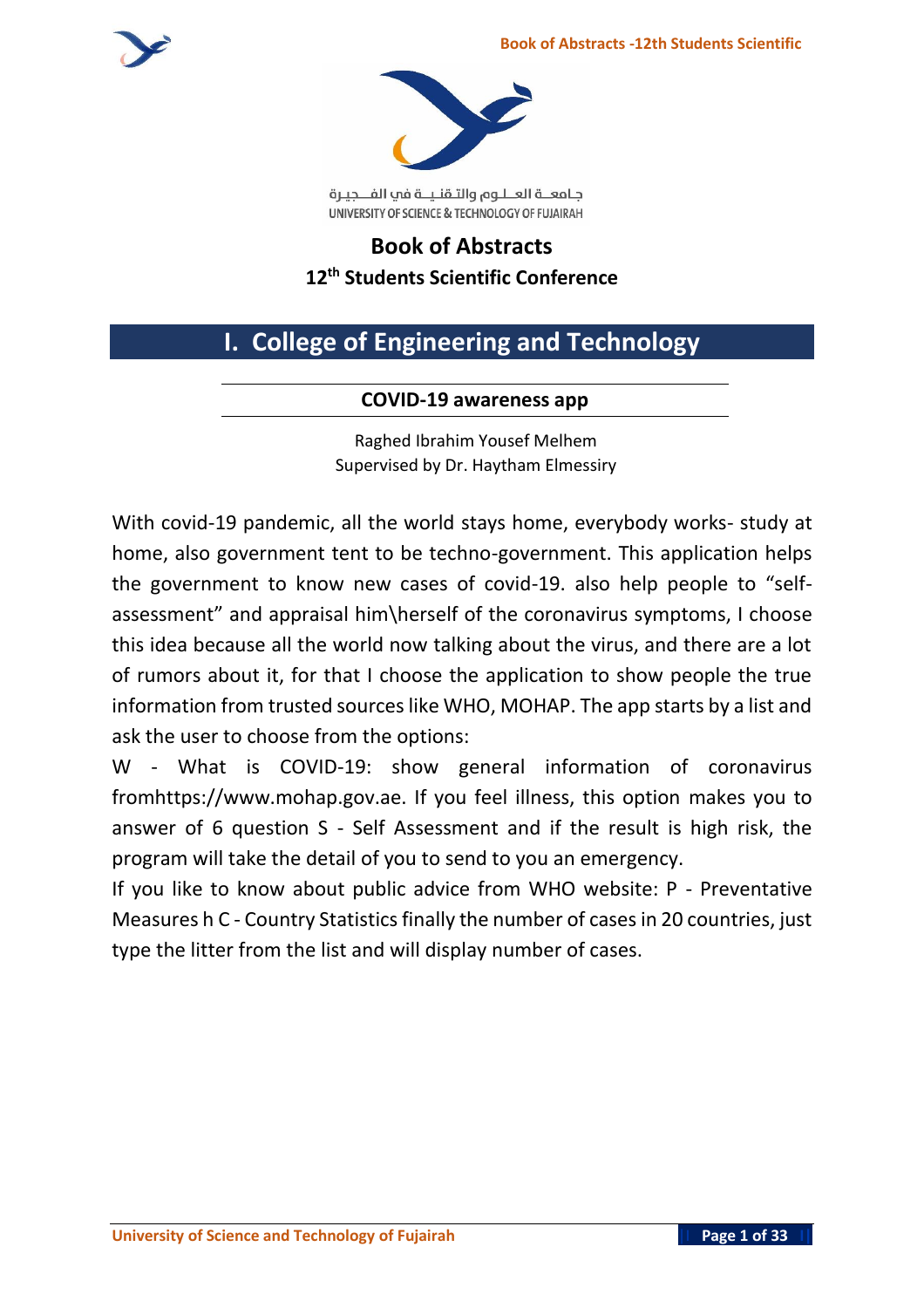

# **SECURITY ACCESSING CONTROL USING BCI**

Najoud Alkaabi, Shaikha Alsaadi, Reem Alblooshi Supervised by Dr. Haytham Elmessiry

Brain computer interfaces (BCI)are interfaces that collect data related to user's brain activities through sensors and transfer this data to computers. In BCI systems, the brain does not use peripheral nerves in order to give orders our body. Instead, the orders are captured directly by BCI devices and encoded into electro physiological signals. These signals become commands that can control external devices and computer applications. This project is focus on serving two fields; Cyber security for accessing control, and Disabilities people with disability to write. Therefore We work on developing numeric virtual keyboard that reading the digits from 0-9 to set of data for number of samples .According to that there are many techniques to our target beginning with signal Acquisition ,Pre-processing ,Feature Extraction by using MATLAB software either Fast Fourier Transform(FFT) or Gaussian , Classification to translate the extracted signal features into device commands order that carry out the user intent, and Applications which are cyber security , Disability people.

As pervious talk shown the data set of EEG signals with 14 channels from the scalp of the head AF3, F7, F3, FC5, T7, P7, O1, O2, P8, T8, FC6, F4, F8, AF4. Sense and capture the signal for 3 numbers of samples with different moods and features in order to get perfect signals that will be verified reaching to our goal which is numeric virtual keyboard.

**KEYWORDS**: Brain Computer Interfaces, BCI applications, Mind commands, numeric virtual keyboard.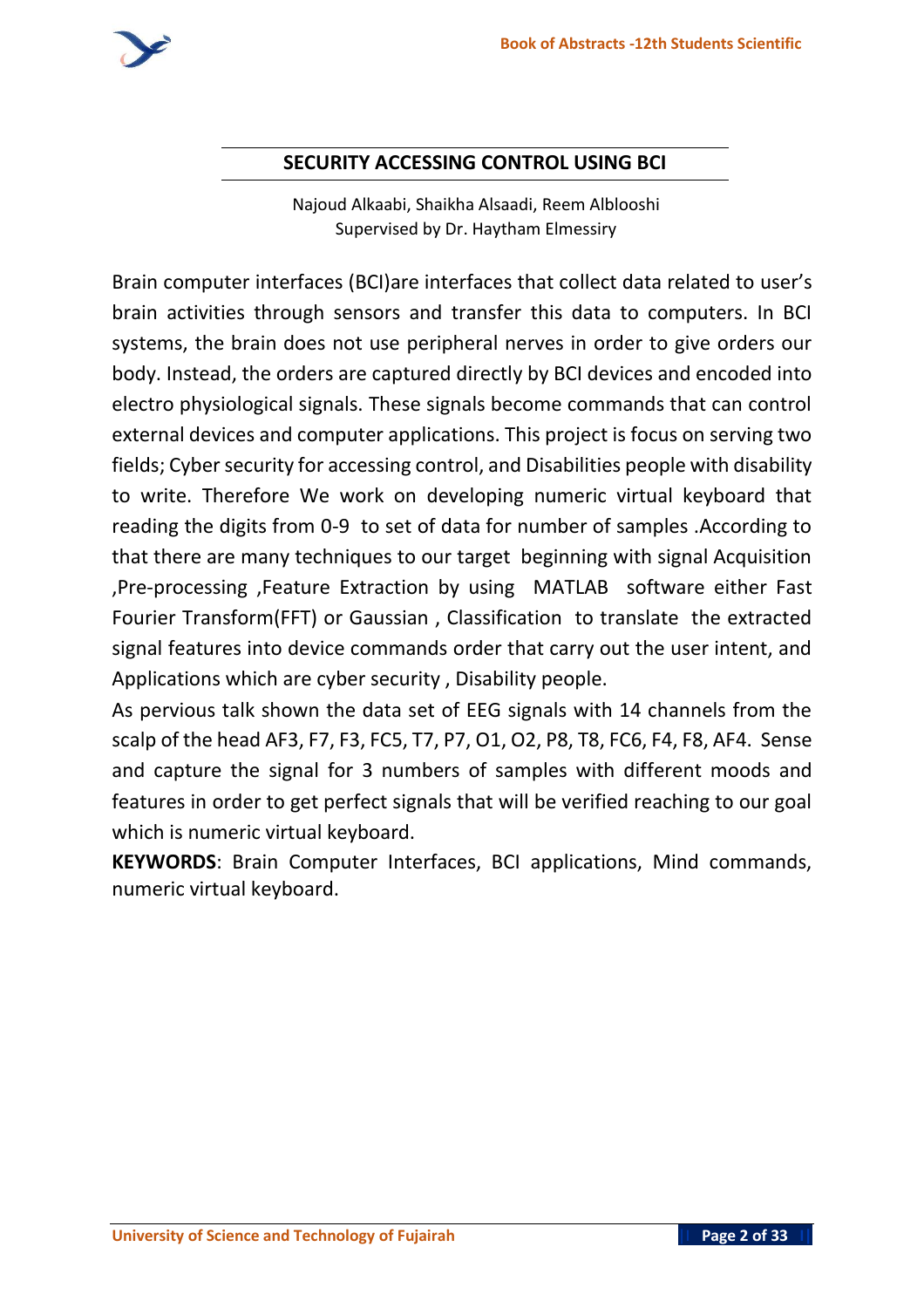

### **Big Data Role in Fighting COVID-19**

Adhari Ahmed Ali Rashed Alzeyoudi Supervised by Dr. Dr. Mohammed Hasan Salahat

Big data has become the main driver of all changes that may occur in the world, whether economic or societal. Given all the technological developments, however, the big data remains the most important one in the world of technology, and that this may indicate the importance of the big data. The volume of data increases day after day, and its types, health, and speeds vary, which requires the consolidation of big data. Big data contribute a lot to the complex decision-making process. Today, the world is going through a crisis threatening mankind called Coronavirus. Therefore, countries of the world have had to take strict measures to reduce the spread of the virus, which is considered one of the most dangerous diseases at this time. The use of data is the active ingredient in this period, but it must be shared with the public correctly.

The UAE is one of the first countries to fight this epidemic by issuing strict instructions to the public and if it is not implemented, some penalties may reach huge sums or imprisonment for not less than a month. The Ministry of Health in the UAE has contributed to providing the best quality standards for testing the Corona epidemic and providing the best health service for the injured to help them overcome this ordeal.

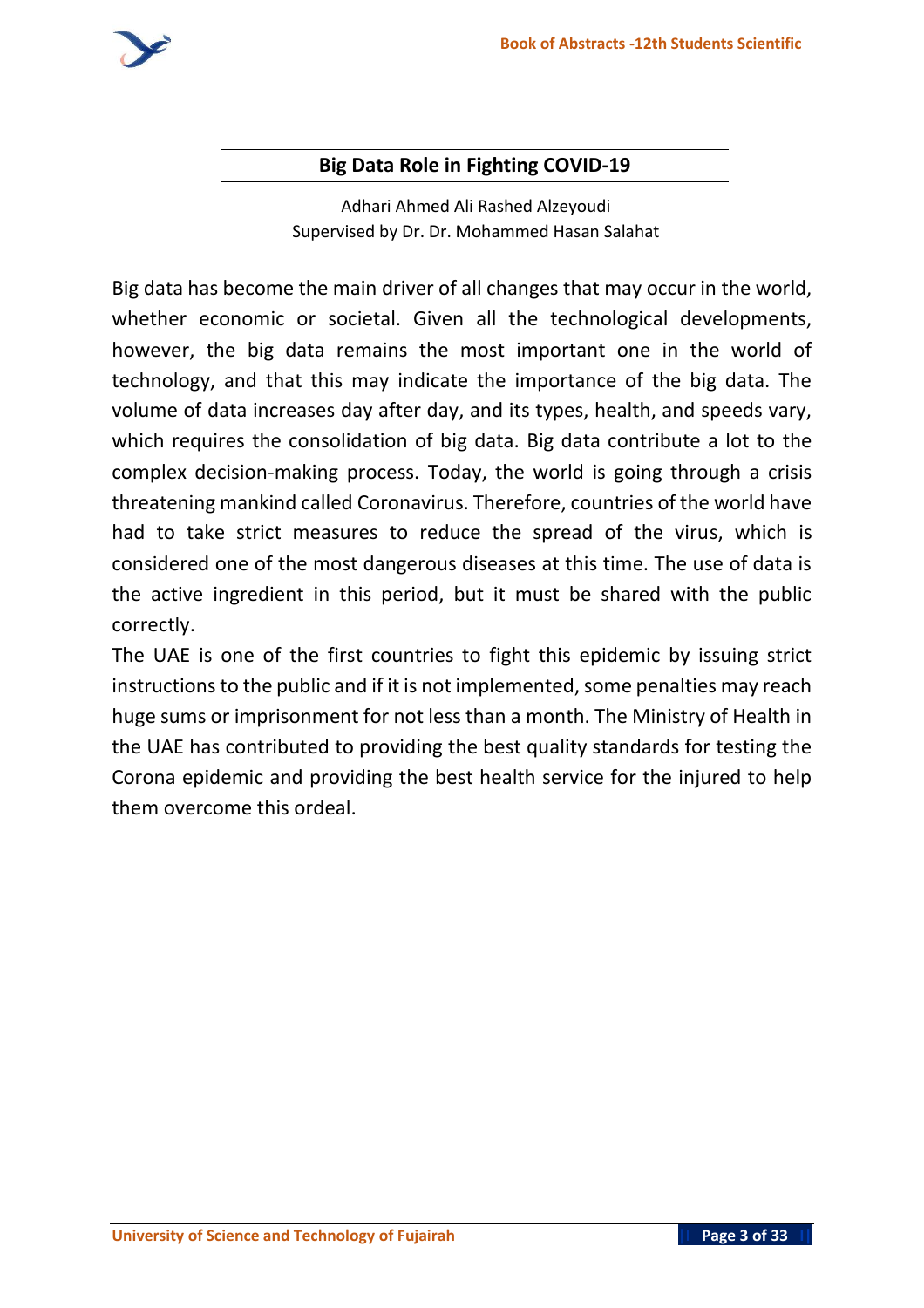

## **Stay safe application**

Hessa Rashed Alkindi, Amnah Mohamed Aldhanhani Supervised by Dr. Haytham Elmessiry

During the last months coronavirus (covid-19) has been expanded in whole the world Leaving enormous damage, in view of, the cases of deaths is continually increasing which make it hard for us to satisfy our necessities, Provide that, it is difficult and dangerous to review our health in this situation, that make us come up with our idea which is an application that help us to cheek our doubts about carrying this disease, significantly, our application named by (Stay safe), it will present a questionnaire with some questions related to the Symptoms of the disease (covid-19). So, if the person's answers match the symptoms of the disease, he or she will get a message that they must go to the hospital to perform the necessary checks, Moreover, it will going to provide them with the location of the nearest hospital to them, in the other hand, if the person's answers do not match the symptoms, he or she will get a message that they are healthy and they must take care to ensure their safety by staying at home, our aim from our idea to make it safe for the all to cheek their health, and to make it easy for the government during the medical tests. In addition to the serious implications for people's health and the healthcare services, coronavirus (covid-19) is having a significant impact on businesses and the economy.

**Smart shopping cart**

Maryam Aldhanhani, Fatima Aldhanhani Supervised by Dr. Mohammad Tariq

This project offers an idea to develop a system in shopping centers problem. To achieve this, all products in the center must be equipped with RFID tags, and all vehicles must be equipped with an RFID reader and LCD screen. When you place a product in the basket, its icon will be automatically detected, and the item name and cost will be displayed on the LCD screen, so the cost is added to the total invoice. If we want to remove the product from the cart, you can remove the product and the amount for that specific product will be deducted from the total amount. Thus, invoices can be made in the cart itself thus saving a lot of time for customers.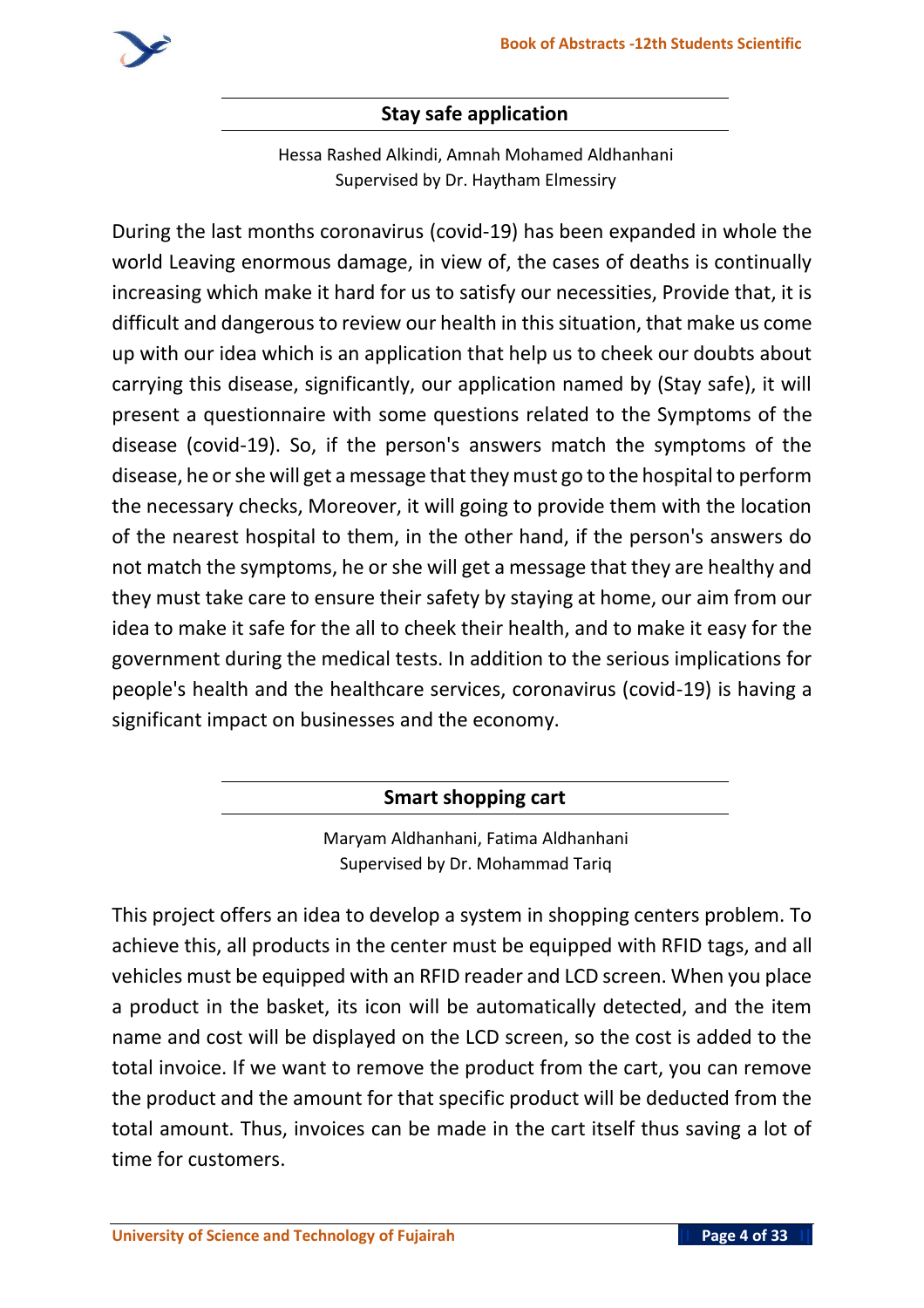

# **ROV for Cracks detection**

Amin Ahmed, Ahmed Abdalbari, Faris Alrayssi, Hani Khaled Rafea Supervised by Dr. Haytham Elmessiry

Cracks on the concrete surface and pipeline are one of the earliest indications of degradation of the structure which is critical for the maintenance as well the continuous exposure will lead to the severe damage to the environment. The pollution of seas and oceans with oil leads to a group of very real catastrophes, some of which can be observed and controlled from the beginning of the pollution and within a few days to months, and from which it cannot be confined and controlled because its serious effects do not appear until after several years and we cannot control them. In this project we will try to solve this problem by developing Smart ROV Underwater to explore any cracks or malfunctions in offshore oil pipelines and any underwater surface cracks to prevent such disasters or at least contribute to minimizing them in order to preserve marine life and people. The proposed system is implemented by designing a real time ROV with embedded vision system which detect cracks, the algorithm can detect the cracks and Measure the length of the cracks itself after the filtering process.

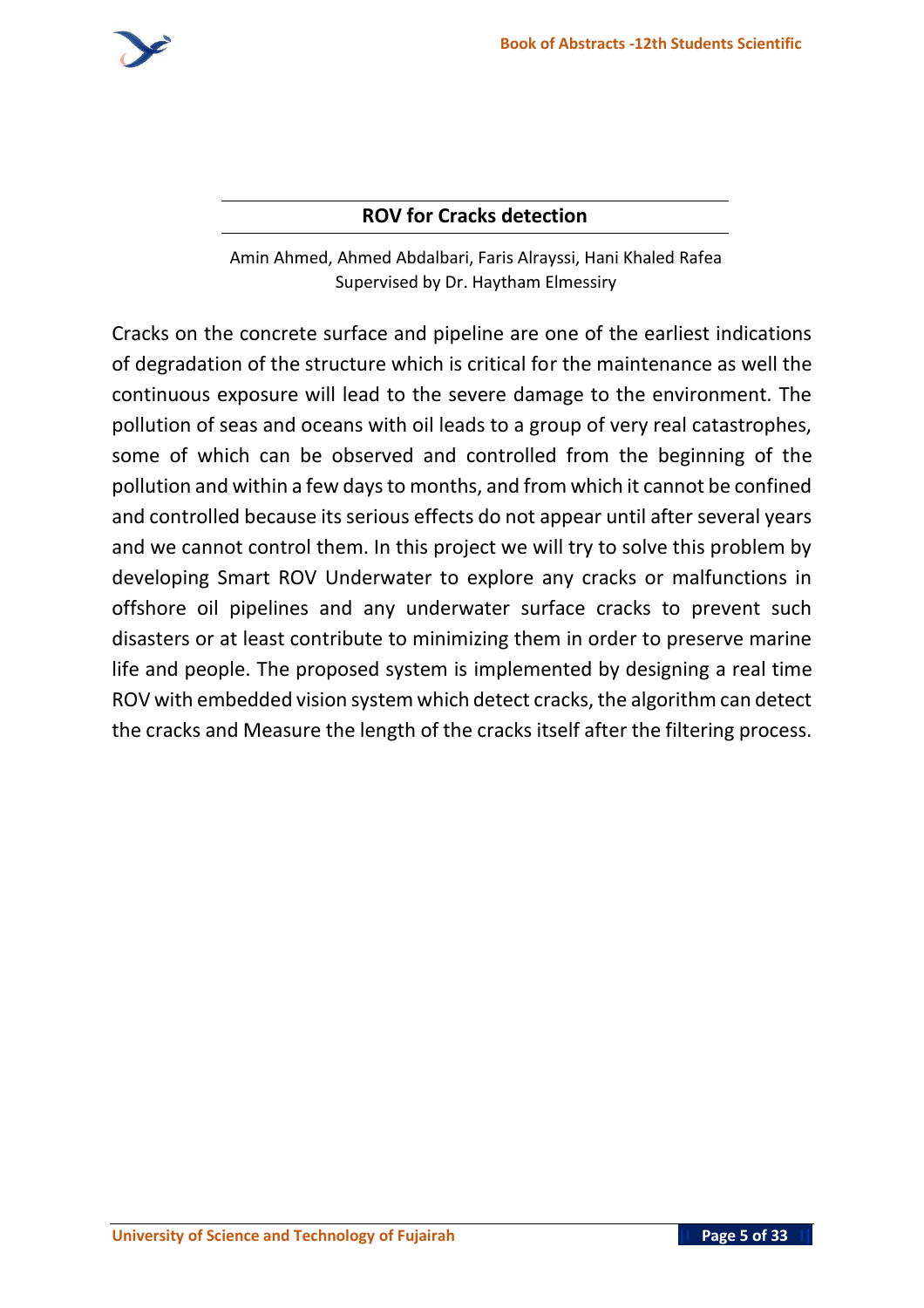

## **COVID-19 Tracing System C-19.T.S.**

Aishah Suroor, Bushra Alzaabi, Fatima Aldhanhani, Hamda ablooshi Supervised by Dr. Haytham Elmessiry

COVID-19 is a new widespread disease that affects humans and animals, which classified as a pandemic by the World Health Organization. One of the best ways to control the spread of this disease is social distancing. COVID-19 can spread easily if a person who is infected comes into contact with a healthy person, where the healthy person will get infected too. Since people need to stay a distance away from each other's, we came up with an idea that will help people and keep them safe. Our idea is to design a device (COVID-19 Tracing System) that will alert people who are uninfected when they get close to areas that have been infected by COVID-19. In this device, we will use a GPS Module to build GEOFence between the infected area and the uninfected area. We will also use GSM Module to alert and send a notification to a healthy person who tries to enter an infected area and to the police if an infected person tries to enter an uninfected area. In addition, we will use the GEO location which will trace the spreading of the virus to lockdown infected areas.

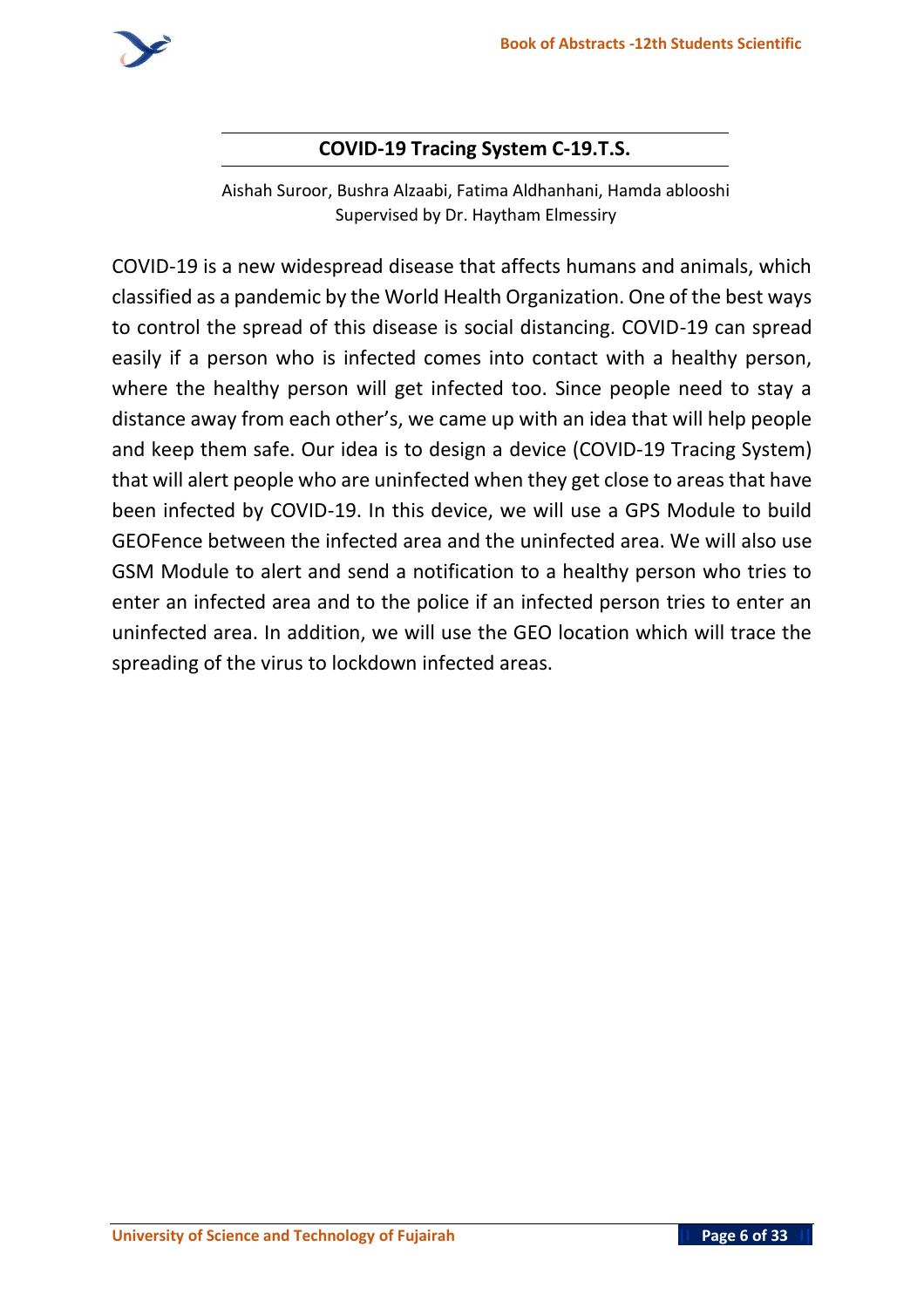

# **II. College of Business Administration**

#### **COVID-19 Business Management Crisis**

Fadwa yassin Supervised by Dr: Ahmed Zain Elabdin

**Summary:** In this research, I will present many solutions to the problem of companies not managing the crisis we are experiencing today, which is Virus Covid-19 or as it is known as Corona, I will present many effective steps to reduce this problem and to maintain the company, this research will give you to know the challenges that companies faced and what Are solutions to these challenges

**Methodology:** Choosing this new topic was a challenge for me because events are still ongoing, this research provides information on the past months, the methodology of this research was by watching the news on TV, which helped me collect many breaking news and used the news sites on the Internet and some special reports .

**Conclusion**: One of the advantages of this research is that it provides the right solutions that any company can do, but with this pandemic the company can face many limits, so we must put many possibilities to confront the virus in the end. I hope that companies benefit from the solutions presented in this research. To resist and survive in the labor market, and I hope that in the future, conditions will improve, and the economy will recover again

**Keywords:** Communication, Planning, Prevention, Solutions, Simulation

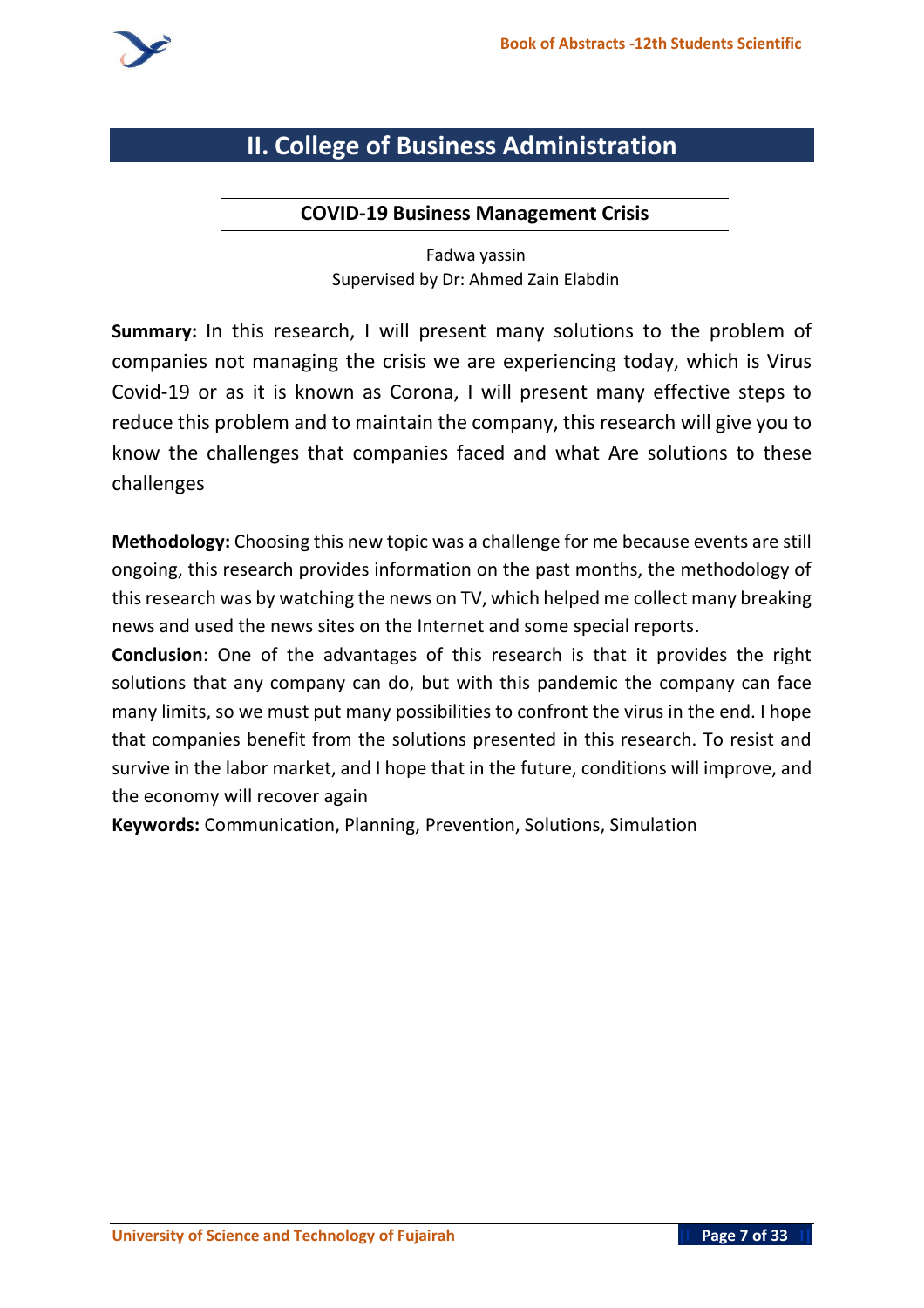

**The Impact of Emiratization on profitability of the organizations.**

Amna Abbas AlBloushi Supervised by Dr. Gyanendra Singh Sisodia

**Summary:** The study looks for the effect of Local Employees on the income of the organizations in the UAE. The overall results show how the Emiratization program has affected the organization. The newly recruited Emiratis may need training for the jobs. This study seeks to know the outcomes that are related to Emiratization and how the revenue and profits increased while recruiting the Emiratis. I select four Local companies that have locals and expats employees for my research purposes. I make interviews to collect and analyze the facts and to reach appropriate outcomes. The consideration of the Emiratization program has been improved and that indicates improving work efficiency, customer satisfaction, and increase profits. The results are positive and also the revenue of the companies goes up which enhances the program to be continued by giving them training and practices.

**Methodology:** I made an interview with employees of 4 Emarati companies. The interview reactions from outcomes were assessed dependent on proper factual techniques to come to appropriate end results. There is an example of four organizations was chosen from the postings of the Abu Dhabi Stock Exchange. At that point around 12 workers structure, every one of the organizations was reached. The reactions got from the initial four respondents from every one of the organizations were utilized.

**Conclusion:** - The need to review the present Emiratization strategies and assess their viability by the administration. Inviting Emiratization organizations to audit their inward approaches right now. Develop a strategic plan for governmentfunded training. The need to enhance the role of the private sector in effective participation in the Emiratization process. The need for setting up a database for Re Emiratization that incorporates all the Emirates. Emirati workers ought to be frequently given input and direction to improve their general execution levels. This will permit the worker to accomplish the required presentation levels in accordance with the desires. The Emirati workers ought to be given the required preparation training. This will permit them to work in accordance with the needs of the companies and afterward accomplish the outcomes that are required.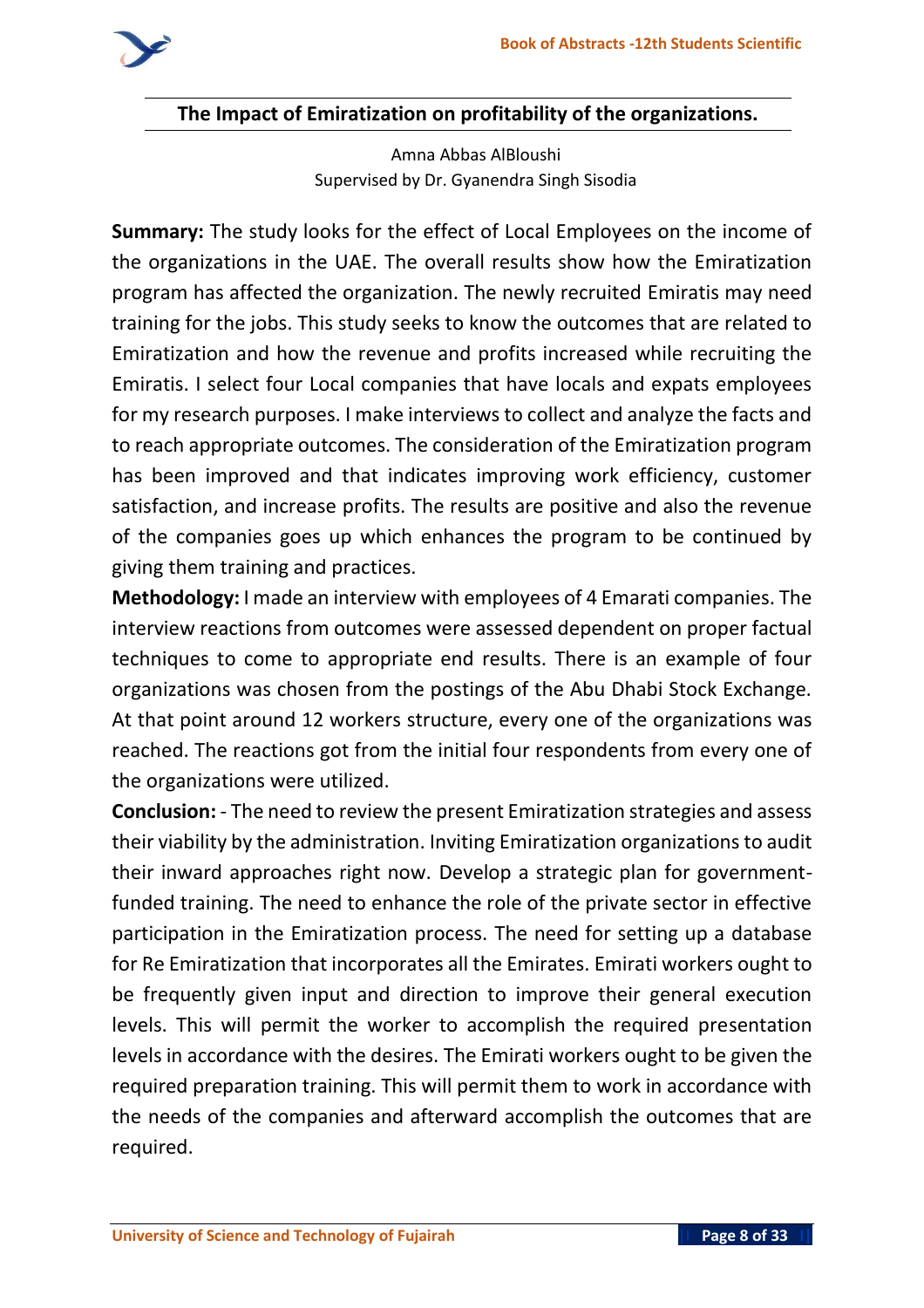

#### **T-Buds**

Alyazyah Alhefeiti Supervised by: Dr. Gyanendra Sisodia

**Summary:** T-Buds are designed specifically to aid tourists, foreigners, expats, or simple people that wish to learn new languages. The blue-tooth paired offline ear buds can be used by anyone that struggles with communication barriers while travelling or in their day-to-day activities. There are several similar products in the market, but T-buds has been specifically designed with functions that fill in the gap that other products may have.

**Methodology:** The research has been conducted and aided by online reports and a variety of webpages. Our major information provider is Bayanti.ae which provided us with details regarding the UAE's annual tourist visits and helped us conduct a feasibility analysis with regards to UAE.

### **Conclusion:**

There are several advantages of the T-buds product, one of which is that it operates offline, this is especially important for tourists that do not always have a Wi-Fi network to connect to. Another advantage is that users can download up to 200 languages and the Ear buds have a battery life of up to 36 hours.

The United Arab Emirates is a country that seeks continuous development in order to ensure the happiness of its people, communication barriers can create a difficulty in understanding one another and might affect visitor's experience, this research aims to prove that T-Buds will highly affect people's happiness as well as tourist's return rate.

**Keywords:** T Buds, Tourism, Barriers, Happiness, International.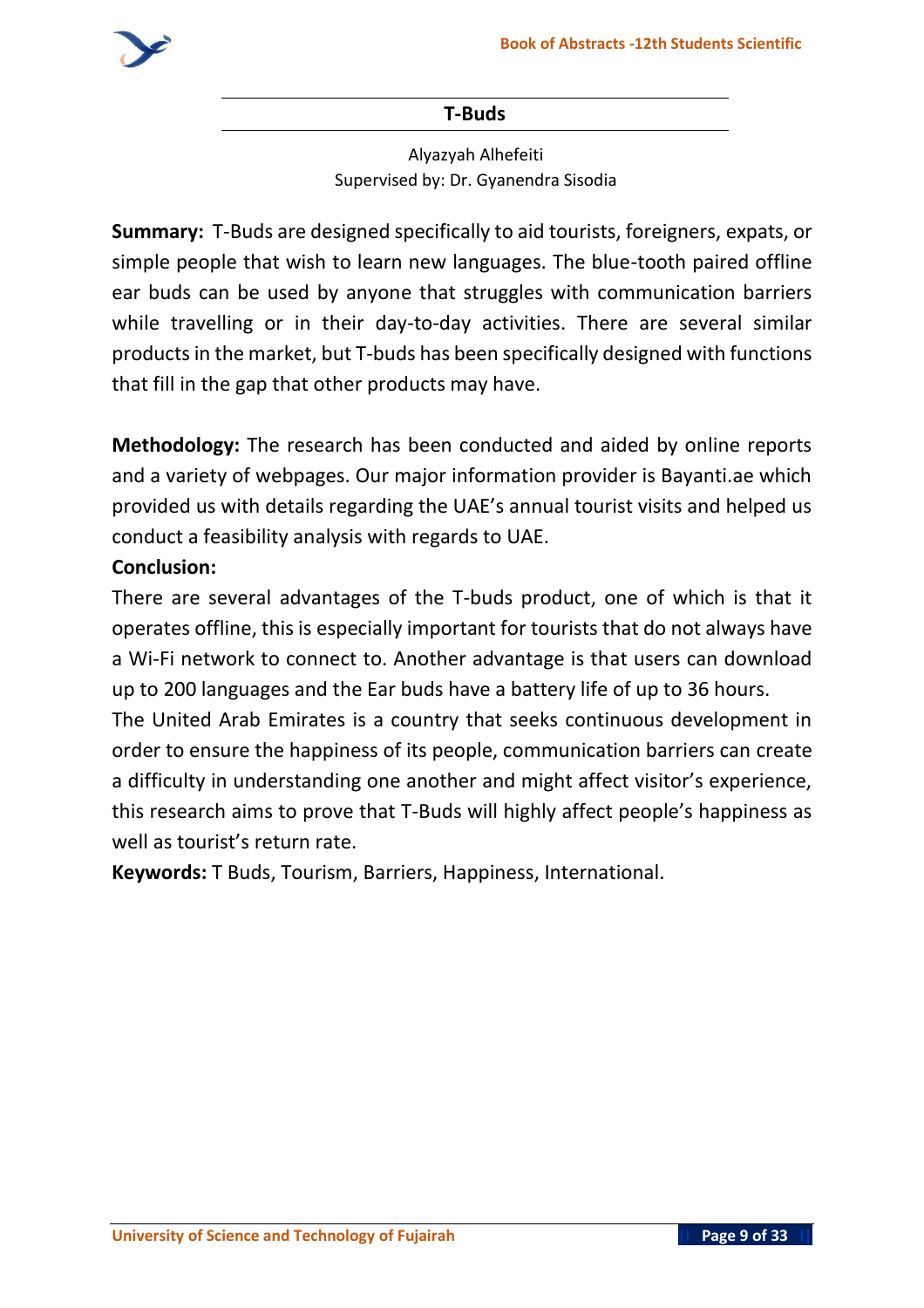

### **Online shopping: The case of COVID-19**

Maryam Bakhsh, Jamila A Dawoud, Haleima Eshteiri Supervised by Dr. Abdallah Elamin

**Summary:** In today's lifestyle, online shopping is unavoidable in the present business (for that reason because of the outbreak of COVID-19) and the distribution of the web has prodded the development of online customers. UAE is appraised the most progressive country for internet shopping and is positioned 4th among the top 10 developing economies. The objective of our research is to study the consumer attitudes towards online shopping in the UAE: the case of COVID-19. In this research, we will address how people feel unease or fear for going to crowded markets due to the spread of corona virus and this is where e-shopping comes and saves a lot of time, whereby consumers can purchase goods & services from a seller without making direct contact (apart from delivery since that is direct contact) which makes people safe from getting infected in going to physical stores. Many retail companies including ecommerce sites are available 24/7 which makes it very convenient for the consumers to shop online either at work or at home. We will talk about how the companies' attitudes and their strategies taken towards the outbreak of COVID-19 are dealt with (including the safety and health of their customers and employees).

**Methodology:** We have used survey method to collect the data and SPSS program to conduct some test like; Independent sample test, Anova, Correlation, Regression adding to it the means and the standard deviation, we have got marvelous results which we have connected it to the presentation we presented, as the privacy was the most factor conducted to be considered and affected in the online shopping concept.

Conclusion:

To sum up the research we could say that online shopping is at its peak during the current situation we are in, and most of the business shifted from physical to online shopping, which can be taken as an advantage to continue the business with less risk. As it's the first time for e-commerce to face such a crisis but with huge benefits to the businesses. Experts are expecting that businesses will be cornuting online shopping even after the crisis is over.

**Keywords:** Attitude, COVID-19, online shopping, privacy.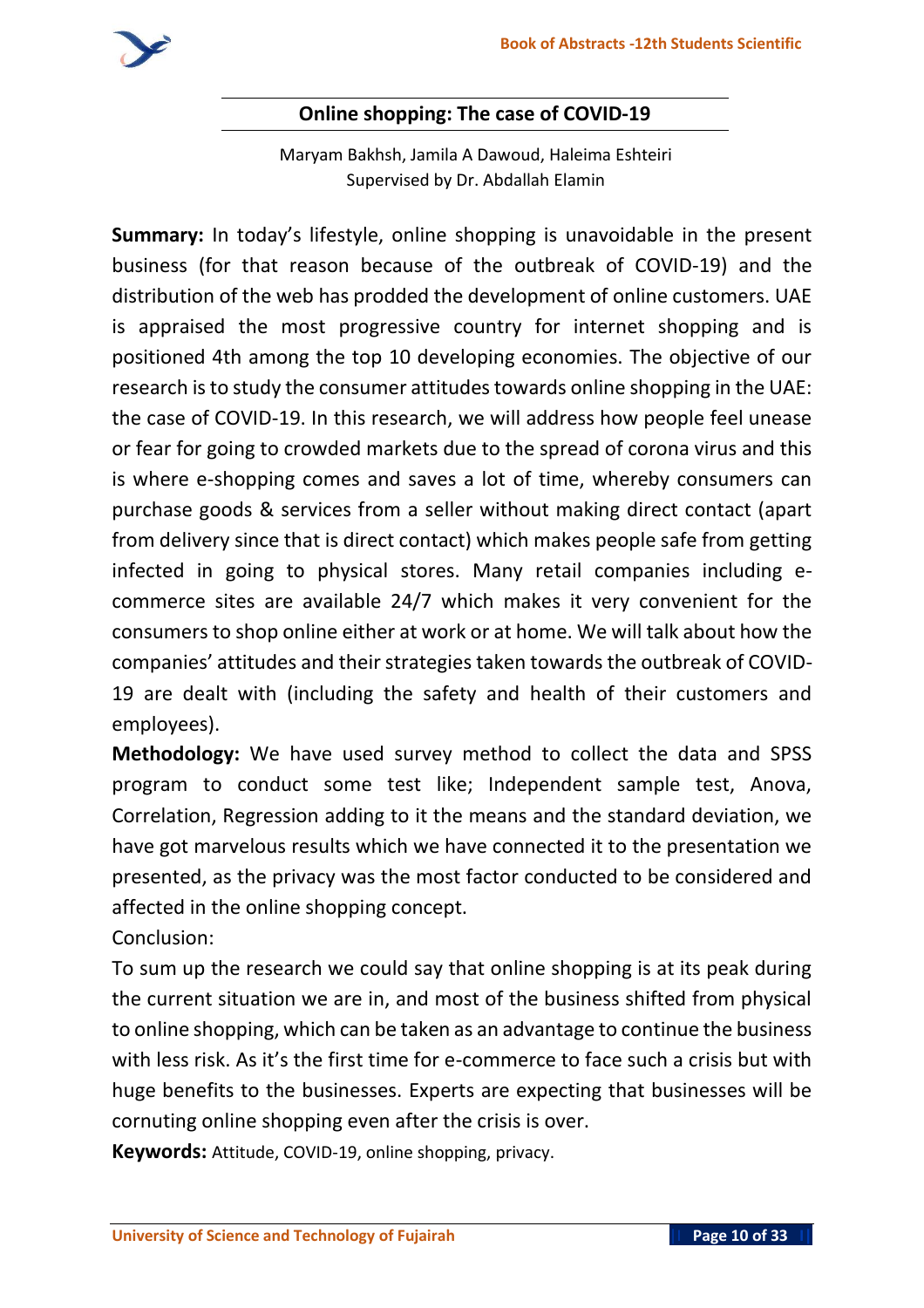

### **GuideUs app for "HOPE" to overcome coronavirus challenges**

Mehrab Haider, Aly Al Tawheed, Yousuf Albaqish, Ali Alkindi Supervised by Dr. Ahmed Zain Elabdin

**Summary:** Everyone is now engaged with applications. GuideUs app is an app which is totally controlled and monitored by UAE government to help the citizen in this hard time. It is very important that every people should be guided and answered with official news. The idea behind this app is confidentiality being offered to the user of this app so that anyone can come up and share.

The community believes in "HOPE" and commitment, so it gives the courage to fight back. It is two ways communication platform in which having the full knowledge about the current situation and how the government tackling it against. This app brings everything under one flat form rather than searching different Media.

**Methodology:** The app can be translated into various language based on user preferences. Daily getting the notification of taking appropriate precautions as a reminder. Monitored under the authority of health department, educational department and all other department of UAE which is contributing to this fight against COVID-19. The role of latest official news feeds publishes by each individual department of what's actually happening in each state of UAE.

The app is supported with 24/7 high qualified volunteers to answer your questions at real times and can search for FAQs by other users of already answered ones. Can share your live location and guide yourself through map of which area is restricted to visit and which are not in different states.

**Conclusion:** In conclusion our goal is to spread the right information and create awareness among the public as to what are the health risks and concerns that can be caused due to the information found online. More than the virus fake news spread faster, as these whereas positively intended come from sources that are neither linked to the medical field nor have any knowledge of how the virus works, therefore creating a havoc by creating fear among the people.

Our app using many of its features also helps the people divert from the virus to other activities thus reducing fear among them as people need assuring and hope. This not only helps the public but also the government as the strict measures taken by the government won't be necessary as this app can be the one true source of information. Through this we can get out of this pandemic together through the help of the app using the right way to protect and keep ourselves safe.

**Keywords:** Mobile App. Coronavirus. Information. Fake News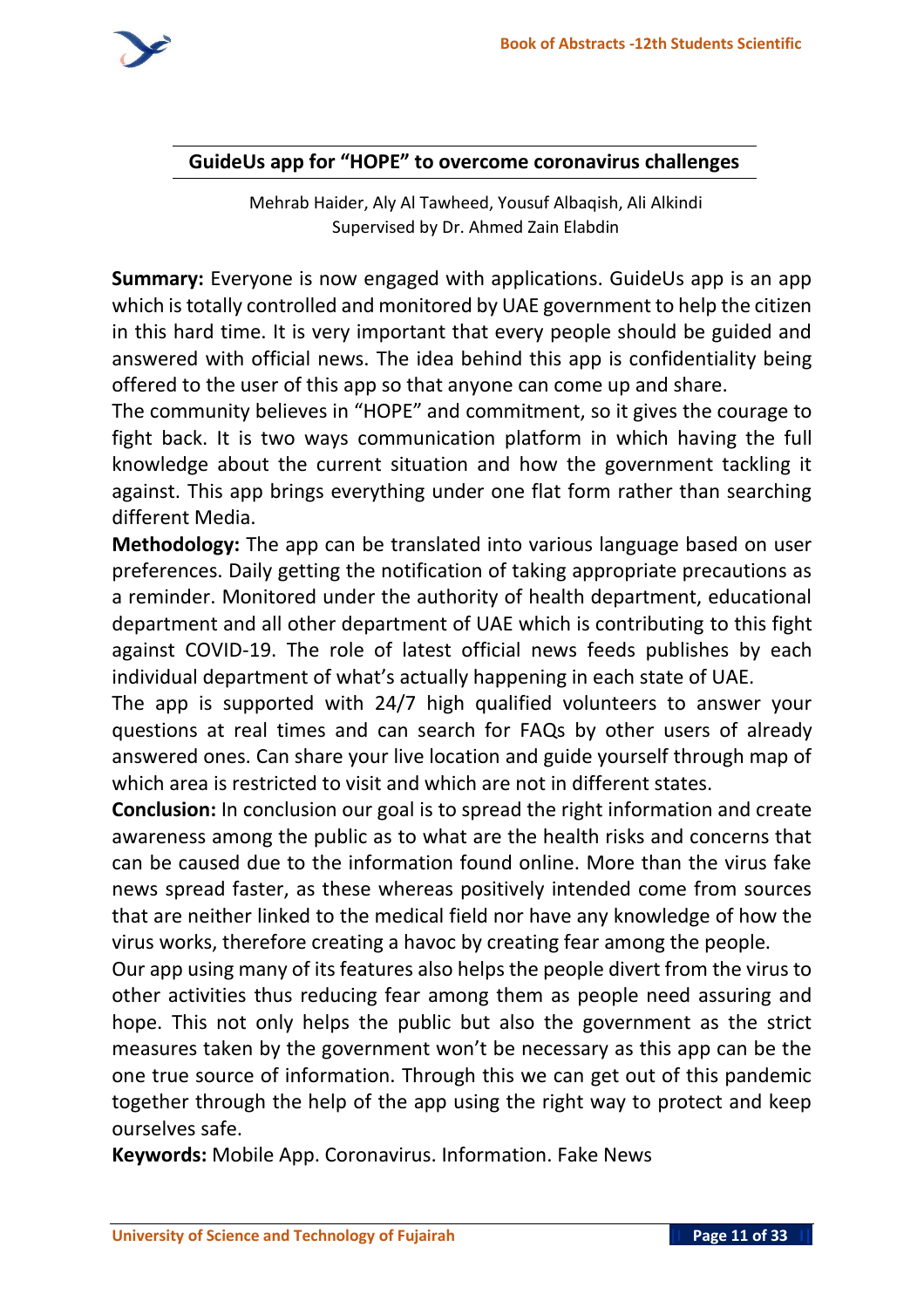

### **Teamwork challenges during the remote work**

Mehrab Haider, Ali Alkindi, Aly Al Tawheed, Yousuf Albaqishi Supervised by Dr. Ahmed Zain Elabdin

The pandemic of Corona virus, this is one of the major issues faced worldwide. This being an issue raises a lot of solutions online which are not necessarily facts and can be false. This therefore causes another problem of infodemic which raises various health concerns related to the safety and wellbeing of the public. Our idea is to come up with a solution that generally resolves this issue using an online application which would help guide the people as to what is the true information that they can use and practice in protecting themselves and helping spread the true message. This app will be supervised by the government making it safe and easy to access. Our app focuses on the majority of the population within the UAE by using many features such as multi languages translation, focusing on helping to reduce fear of the virus among the public, easy access to FAQ's related to the virus and a 24/7 live support for other enquiries. Our role in developing the app is to help easing and reducing risks of fake information being spread online. We also offer the option to give the public an opportunity to help the government to come up with many other health care features through donation. Through all this we can establish a network of people who are dedicated and keen on helping our community to get out of this pandemic together through the help of the app using the right way to protect and keep themselves safe.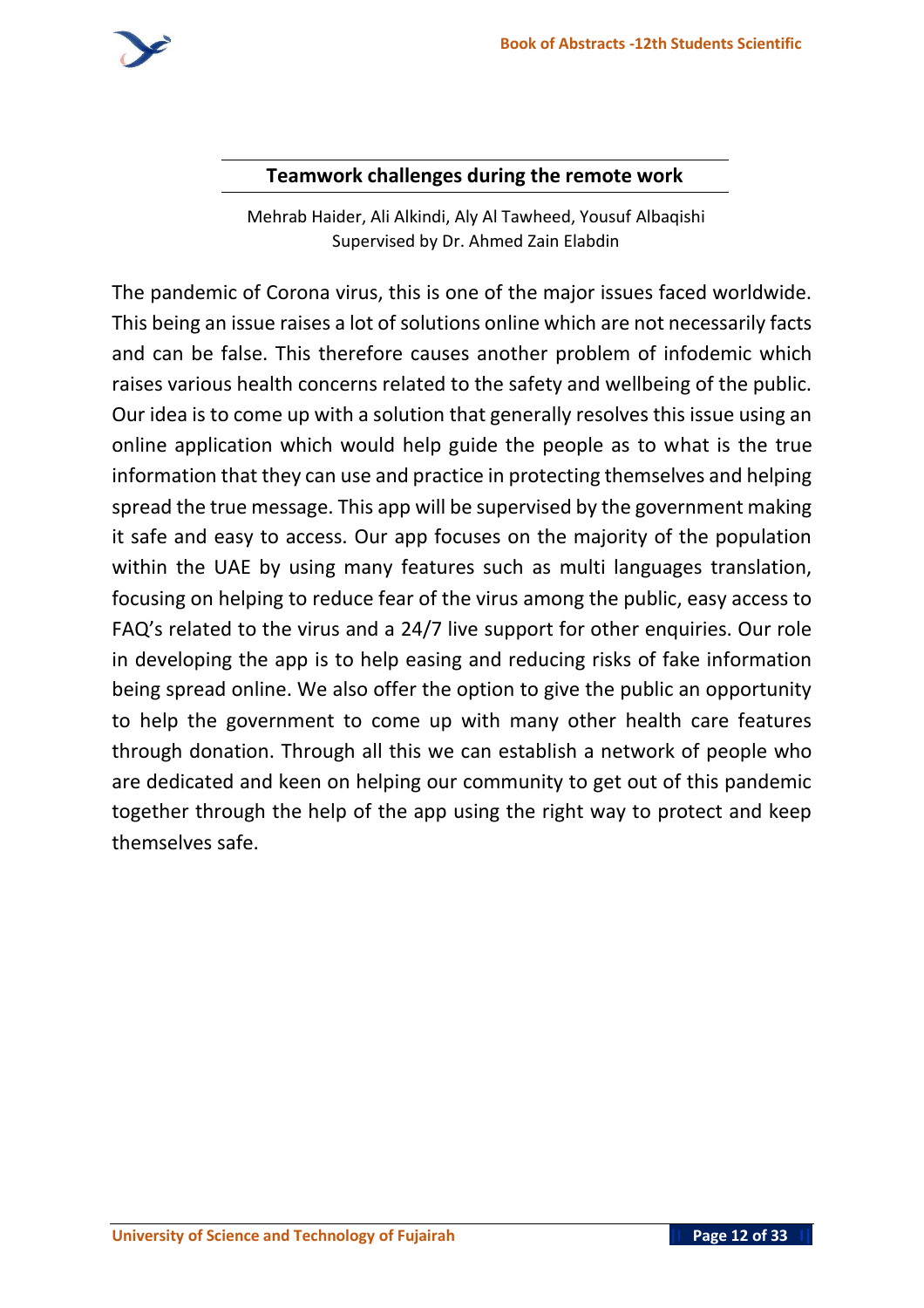

# **III. College Dentistry**

#### **Management of Peri-implantitis**

Wasan Wisam Alsaegh, Anoud Abdulakim, Nosaiba Ali

**Supervised by** Dr. Abdulhadi Warreth

**Aim/Objectives:** The aim of this literature review is finding out the most efficient management for peri-implantitis of oral implants.

**Materials and Methods**: PubMed (MEDLINE) was used to gather information on peri-implantitis. The search was restricted to ten years (1 November 2009 —31 August 2019), and only English-language studies were included. A Boolean search of the PubMed dataset was implemented to combine a range of keywords: ( peri-implantitis OR peri-implant disease OR peri-implant mucositis) AND (management of peri-implantitis OR therapy of per-implants OR cause of peri-implantitis ) AND (In vitro OR clinical trial OR review OR systematic review) AND (humans). Studies and peer-review articles were also be obtained by manual searches and from Google Scholar. The search was not restricted in terms of data.

**Results**: Four hundred and seventeen articles and studies were obtained. More studies were also obtained by manual search and from Google Scholar. The most relevant published studies were chosen and used for this review.

**Conclusion**: It may be concluded that there is insufficient evidence to recommend a specific management protocol. Therefore, until more evidence becomes available, the clinicians should continue to use the technique that has a long clinical track record.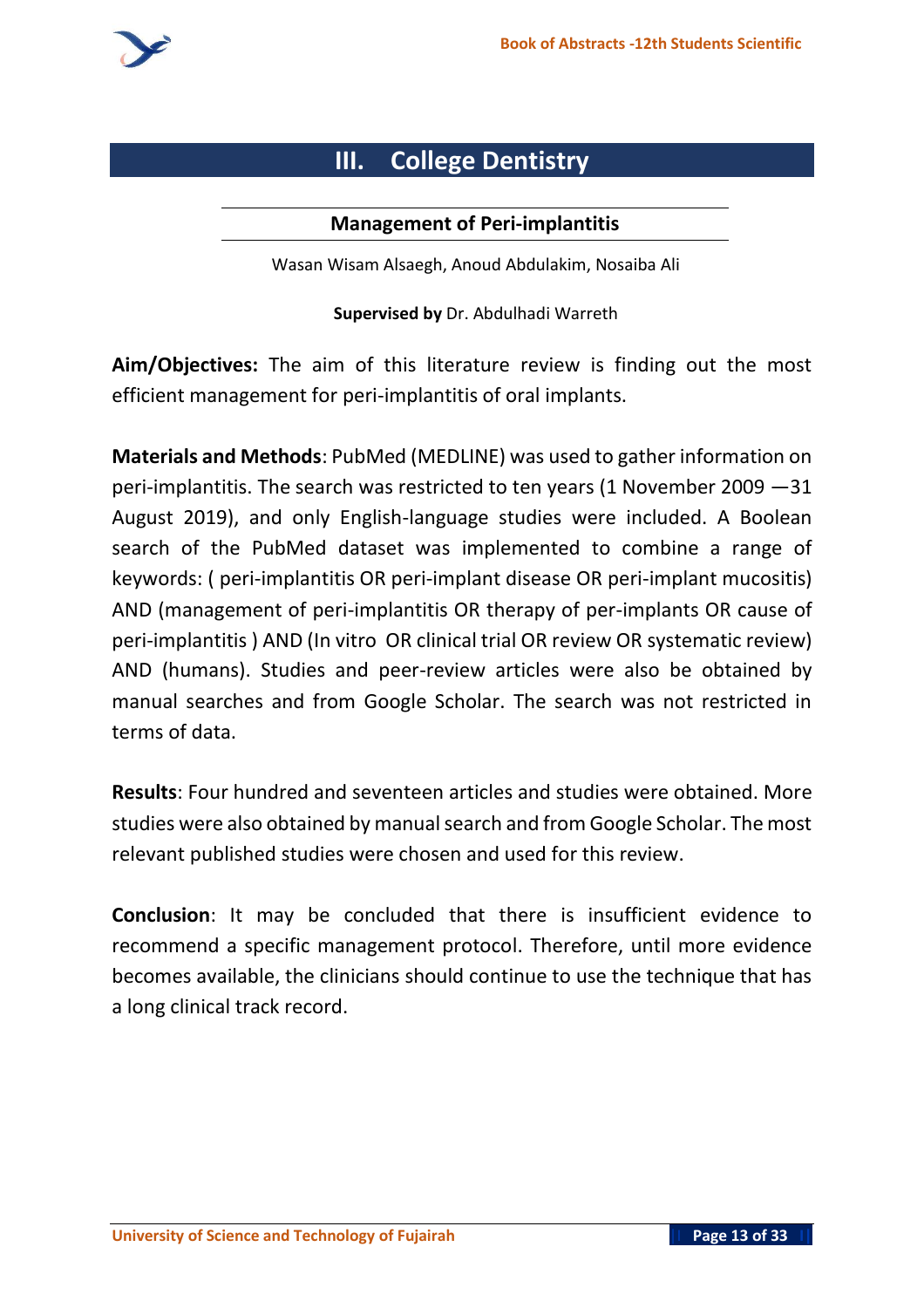

#### **Management of Dentin Hypersensitivity**

Hamzeh M Zaher Akkad **Supervised by** Dr. Abdulhadi Warreth

**Aim/Objective:** The aim of this research project is to review the available management options of DH.

**Materials and methods:** The PubMed (MEDLINE) search engine were used to gather the most recent information on DH. The search was restricted to a sevenyear period (1 December 2013—30 March 2020), and only English-language studies were included. Studies and peer-review articles were obtained by manual searches and from Google Scholar.

**Conclusion:** DH is a common finding among adults in dental practice associated with external stimuli that affects quality of life of patients. The clinical cause of DH is exposure of dentinal tubules as a result of TSL or gingival recession. Brännström's hydrodynamic theory is the most widely accepted theory of DH. When a patient develops symptoms that can be attributed to DH, a thorough examination and differential diagnosis should be initiated to exclude other conditions that might result in same symptoms of DH prior to treatment. Firstly, the predisposing factor/s should be identified and modified whenever possible; this phase helps in preventing DH from occurring or recurring. Management of DH is based on reducing the fluid flow in the tubules or blocking the nerve excitation. There are various desensitizing agents available which can be applied at home or in-office. If sensitivity sensation persists, restorative approach or surgical treatment can be employed."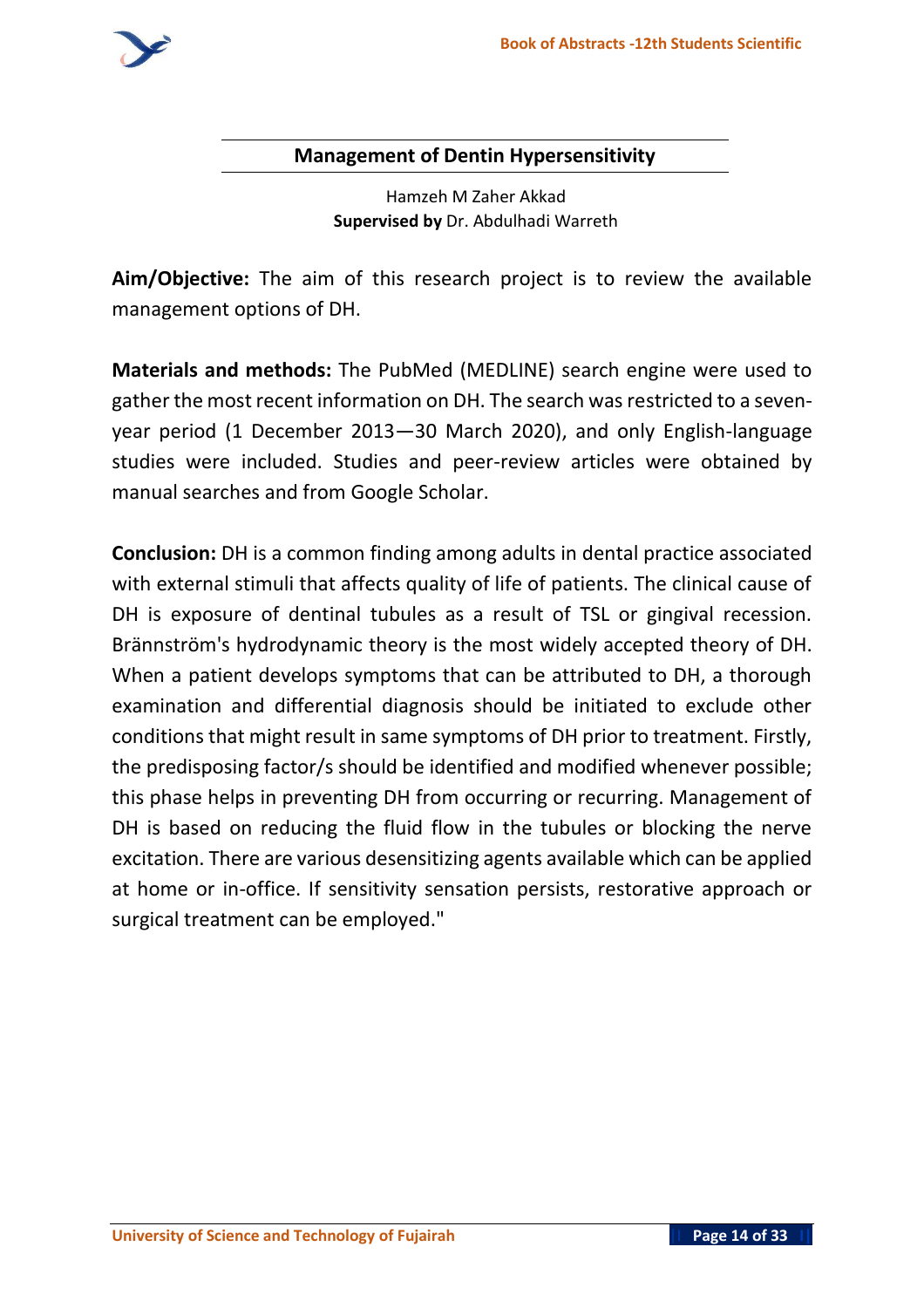

# **Silver diamine fluoride (SDF) in management of dental caries in primary dentition**

Mohanad AlKubaisi, Saif Alkhalidy

#### **Supervised by** Prof. Suleiman Ergieg

Dental caries is an unevenly distributed, preventable disease with considerable economic and quality-of-life burdens. The daily use of fluoride toothpaste is seen as the main reason for the overall decline of caries worldwide over recent decades. Silver diamine fluoride can be used as arresting caries treatment and a method to prevent caries from progression, it considered as a painless, simple and low-cost therapy procedure which is widely recommended as an alternative preventive treatment especially among child patients and patients with special needs. However, black staining of the carious lesions and gingival irritation that occur in the gingival margin could be a major barrier to SDF treatment. It is recommended to use 38% SDF that contains a high concentration of fluoride ions 44,800 and it can be effective in arresting caries even in children who have early childhood caries it can arrest and prevent progression of dental caries. Topical application of Silver Diamine Fluoride (SDF) has been receiving more attention recently, it can inhibit demineralization and promotes the remineralization of demineralized enamel and dentin.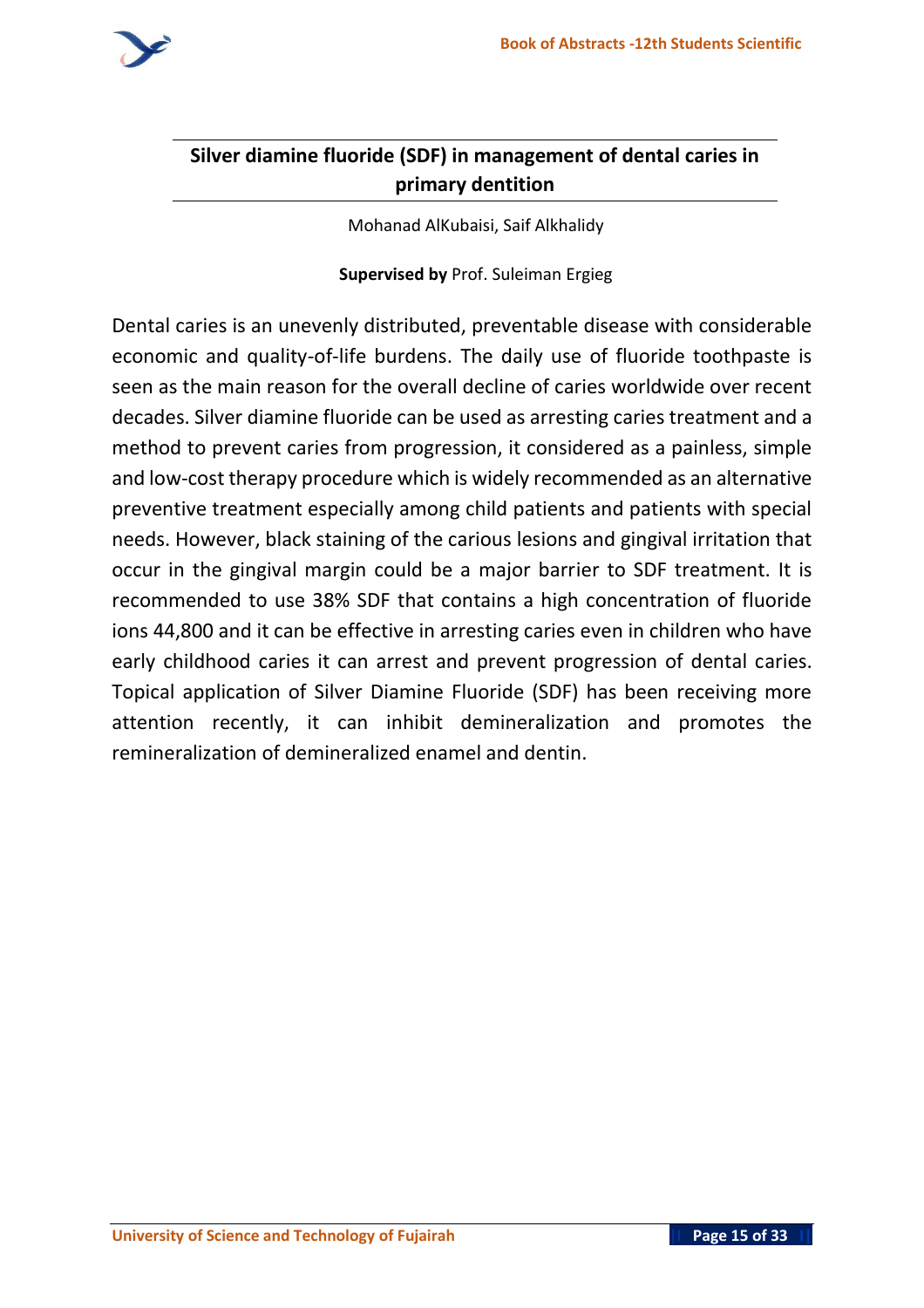

# **COVID-19's Effects on Dentistry**

Mayada Imad Mahfouz, Nour M. K. Almassri **Supervised by** Dr. Ashok Mathew

The epidemic of coronavirus disease 2019 (COVID-19), originating in Wuhan, China, has become a major public health challenge for not only China but also countries around the world.

The World Health Organization (WHO) announced that the outbreaks of the novel coronavirus have constituted a public health emergency of international concern. As of February 26, 2020, COVID-19 has been recognized in 210 countries, with a total of 1,876,810 laboratory-confirmed cases and 116,052 deaths. UAE has a total of 4,123 confirmed cases and 25 deaths as of today.

Infection control measures are necessary to prevent the virus from further spreading and to help control the epidemic situation. Due to the characteristics of dental settings, the risk of cross infection can be high between patients and dental practitioners. Dental practice has been limited to only resolving issues with the upmost necessity. So How is it possible for dentists to treat patients like they used to with the risk of infection?

WHO has established some guidelines to protect oral health professionals and patients during the pandemic? This research will showcase some guidelines and measures to be followed.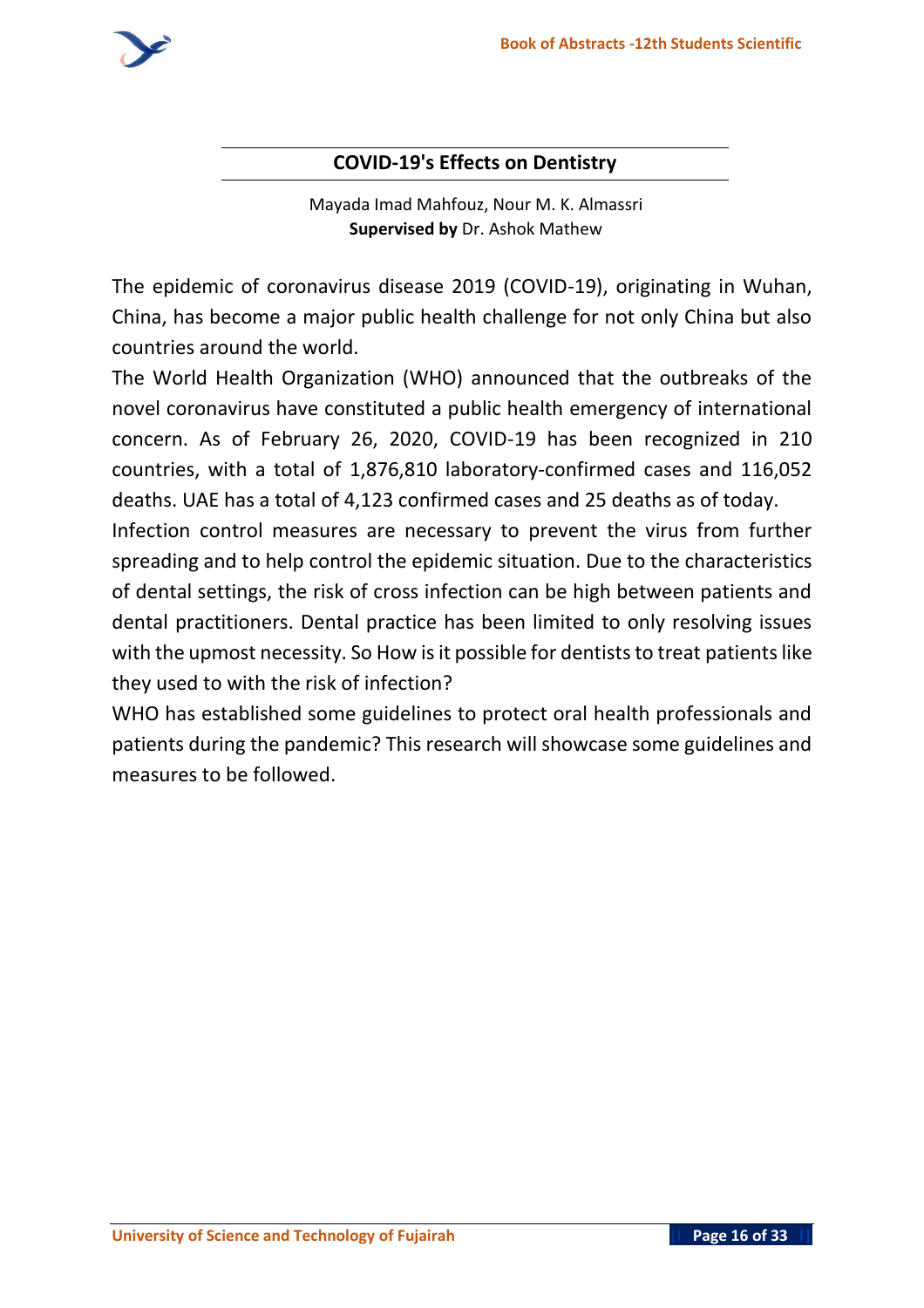

### **New Classification of Periodontal disease**

Leen Yousef, Lubna Mahdi, Sara Alkasem **Supervised by** Dr. Abdulhadi Warreth

The term periodontal diseases refers to conditions that affect the periodontal tissue with varying degrees of severity and extent. Periodontal health is the absence of the clinically noticeable inflammation. The periodontal examination involves, bleeding on probing (BoP), probing pocket depth (PPD), suppuration, plaque levels, gingival recession, furcation involvement and tooth mobility. Radiographic assessment of alveolar bone levels is essential to confirm the clinical findings and reach final diagnosis.

The classification, which is currently used, is published in 1998. However, this classification is associated with several drawbacks. A classification that avoids several drawbacks that are associated with the 1998 classification is needed.

The new classification is comprehensive and more accurate than the previous one. It fills the gaps found in the previous classifications. It also covers all the aspects of periodontal disease. Moreover, using this classification will enable the dentist to make the right diagnosis and consequently the appropriate treatment options. However, it is lengthy and requires more time."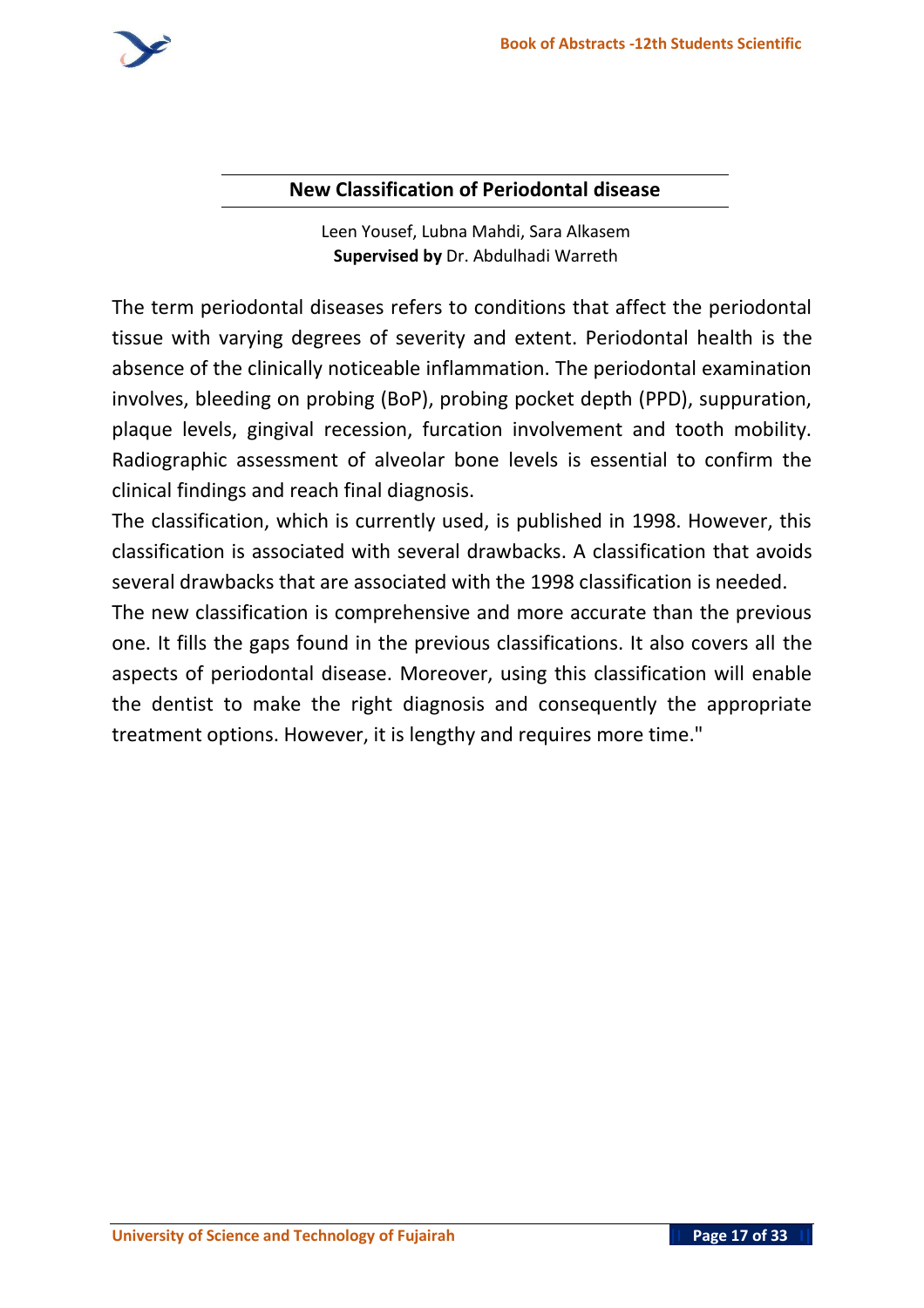

### **How to control the infection in a clinic**

Elzahraa Sayed Omar, Tasneem Nael Baninemra

The use of infection control is by restraining or minimizing microbial contamination and infection. It is an action that must take place during a dental procedure to avert the transmission of infectious diseases such as the coronavirus that has made a substantial reach throughout countries around the world and there are ways to halt these infections from spreading in a clinic throughout the dental operation by the usage of healthcare measures barriers such as masks, gloves, surface barriers, and protective gear. These factors can support in diminishing the rate of the spread of the infection. By applying these barriers can help in eliminating the spread of the virus between the dental team and the patient.

The facts that have been provided show how to deal with the dilemma that is present nowadays and these facts have been taken from its main source. The available information is taken from the World Health Organization.

In conclusion, by considering using all types of medical barriers that must be used in the dental clinic the infection can be restricted from spreading. Individuals are waiting for solutions that eliminate this virus. By discovering a vaccine to protect subjects who are in contact with Covid-19 patients as well as a drug to cure the virus itself.

**Keywords**: Barriers, Dental procedure, Infection control, Vaccine. **References**: https://www.mouthhealthy.org/en/az-topics/i/infection-control https://www.cdc.gov/oralhealth/infectioncontrol/pdf/safe-care2.pdf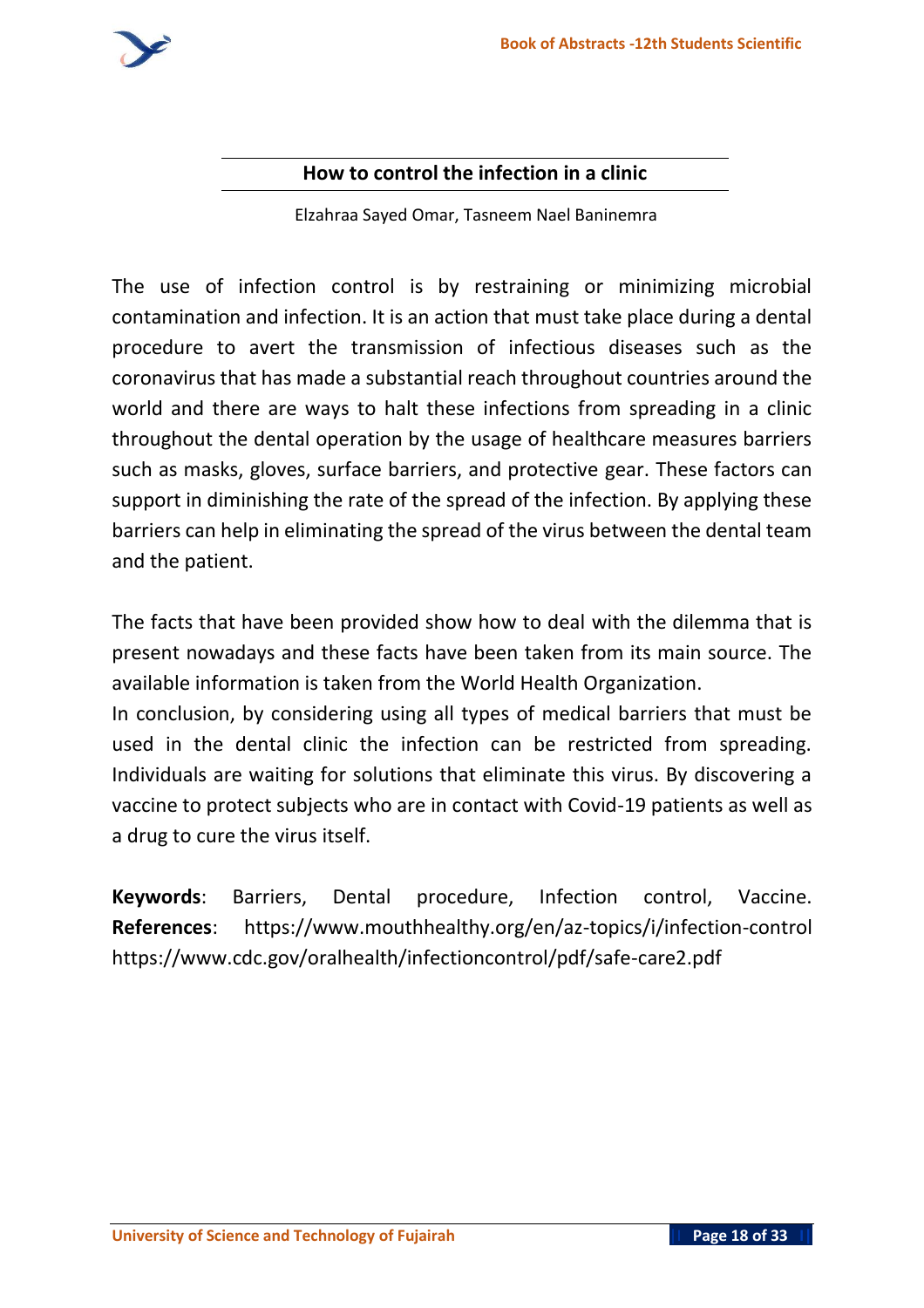

# **IV. College of Pharmacy and Health Sciences**

#### **Herbs - Drug Interactions**

Rahaf Alfyyomy, Reem Alfayyomy, Dania Kanawati Supervised by Dr. Ebrahime Abu El Fetouh Shandal

**INTRODUCTION:** Millions of people today use herbal therapies along with prescription and non-prescription medications. Although natural, many of these herbal therapies can interact with other medications, causing side effects and / or reduce benefits from medications. Currently, there is a very little information published on herb drug interactions whilst the use of herbs is progressively increasing across the world. There is a need of more education on herb-drug interaction for both public and health care professionals.

**METHODS:** Data on herb drug interaction was collected from journals and websites. Medicinal herbs which interact with common conventional drugs were studied. The main active constituents of these herb were outlined.

**CONCLUSION AND RECOMMENDATION:** Herb-drug interaction is a stark reality today. Hence, proper reporting of cases, interactions are very important to promote systematic research. Health care practitioners should caution patients against mixing herbs and conventional medications. In section of results the chemical nature of active constituent of herbs should be studied with the chemical nature of conventional drugs with which they interact. This may lead to knowledge on mechanisms of herb-drug interaction.

**KEY WORDS:**Drugs- interaction, herb-medicine implications.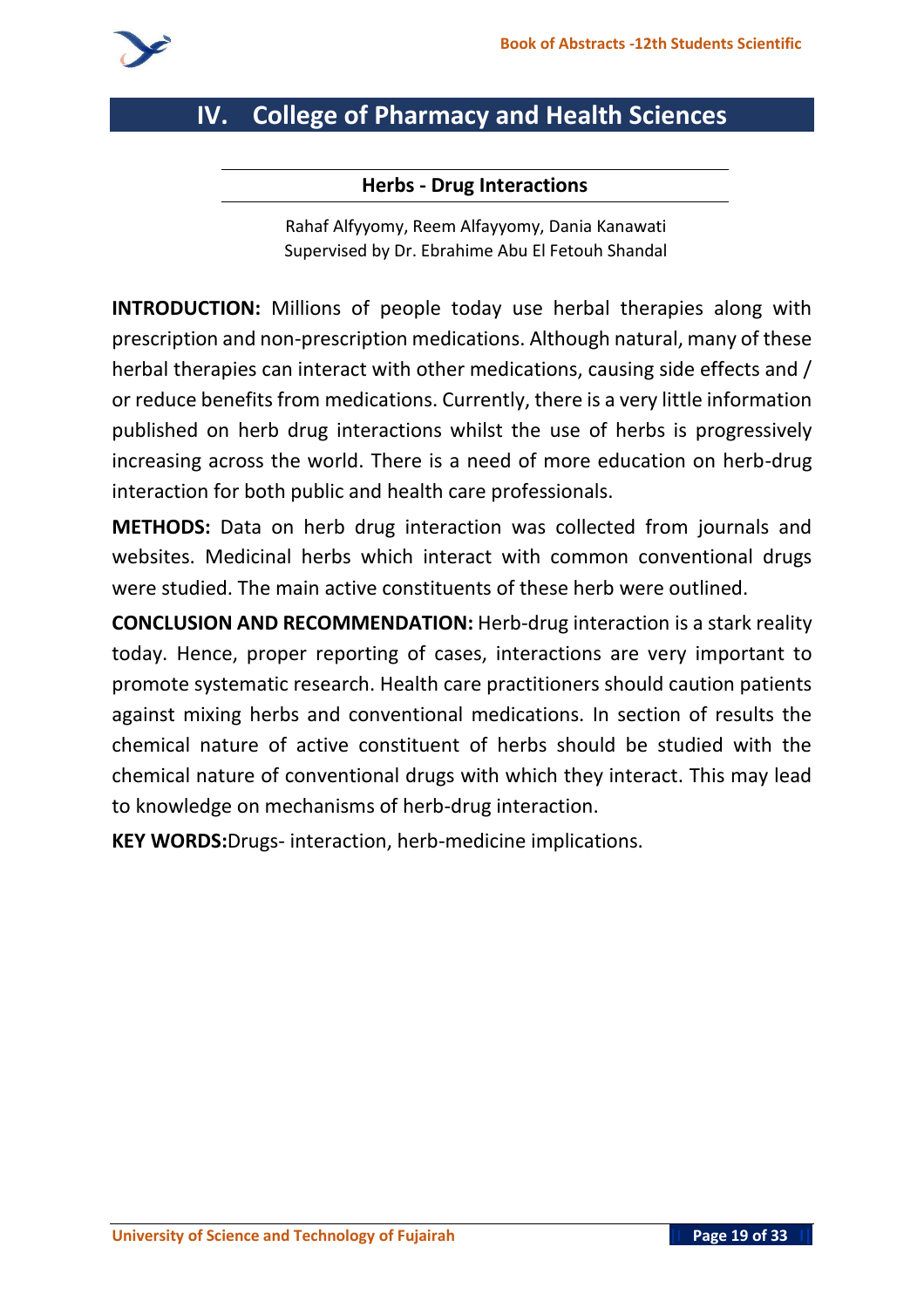### **Angina and heartburn, what do you need to know?**

Ayaa Raad Mustafah Supervised by **Prof. Sumia Sir.Elkhatem**

**Background**: Angina is chest pain or discomfort caused when your heart muscle does not get enough oxygen-rich blood. Multiple episodes of angina can lead to heart attack. A heart attack occurs when the flow of blood to the heart is blocked.

Heartburn is a common problem created by acid reflux, a condition where some of the stomach contents are forced back up into the esophagus. Scientifically, there are not any similarity between heartburn and angina, but both have the same symptoms in different degree, which make people have difficulty in distinguishing between them.

**Aim**: Fujairah community awareness about the symptom similarities of angina and heartburn.

# **Objectives**:

- Internet search to provide baseline information about angina and heartburn
- survey questionnaire to know percentage of people who fail to distinguish between angina and heartburn.
- Prepare and distribute public Awareness brochures about heartburn and angina

**Methods:** Internet search using the keywords "Heartburn & Angina" signs, symptoms & treatment was performed, the search provided all required information about both heartburn & angina. the data is used to correlate between them in terms of signs, symptoms, and treatment.

Survey questionnaire to assess Fujairah community knowledge & responses to symptoms of heartburn & angina was performed. Data will be analyzed using SPSS descriptive analysis.

Conclusion: As a result of this research project, we are expecting the society to have more caution about symptom similarities between the heartburn & angina. They well reflect positively in reducing disease burden, hospilization & improve patients' quality of life.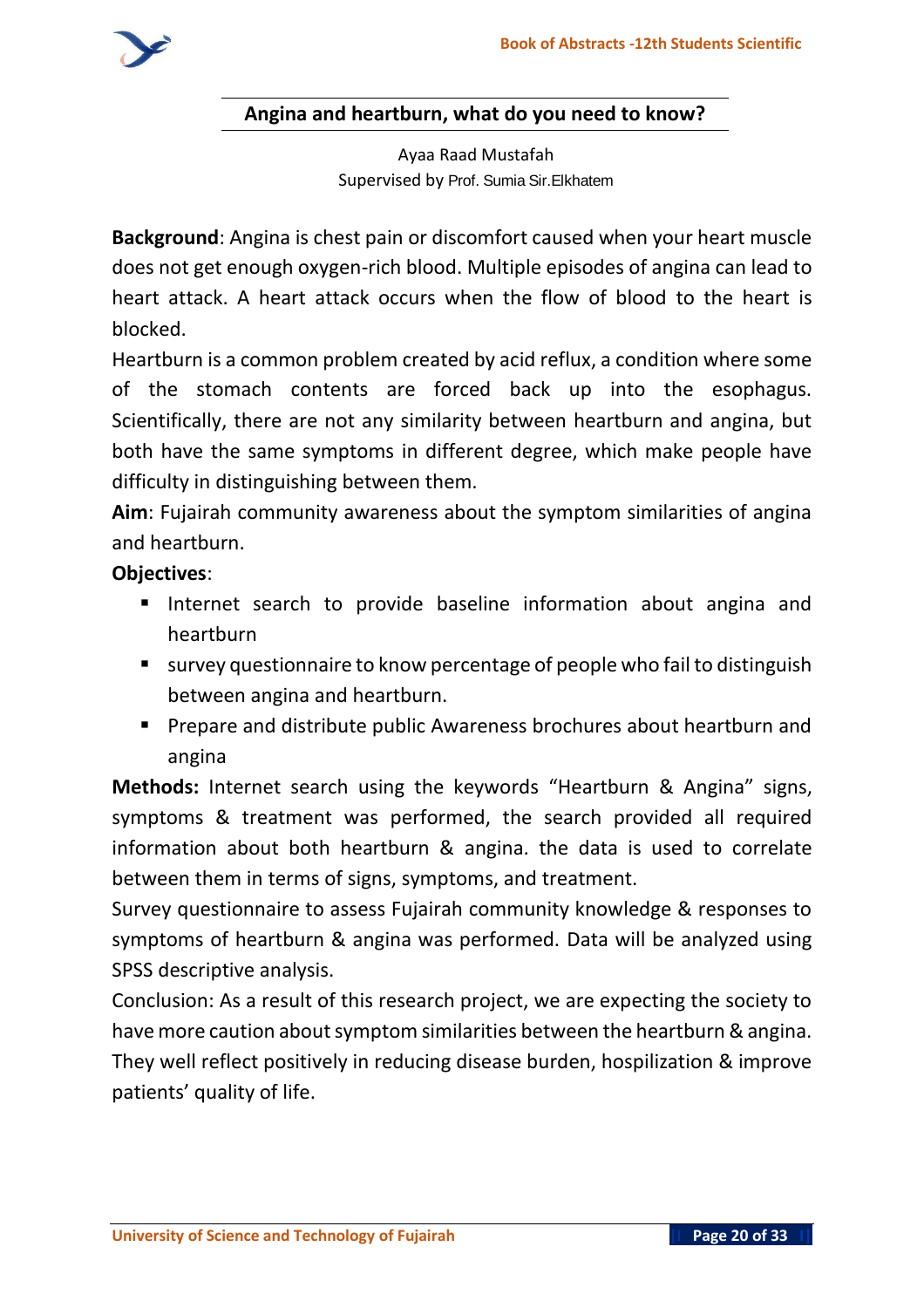

# **Role of artificial intelligence (AI) in drug discovery and development**

Alaa Mohammed Hasan Abdullah Supervised by Dr. Srinivasan Ramamurthy

Artificial intelligence (AI) refers to the simulation of human intelligence process by machines. AI is incorporated into different types of technologies such as automation, machine learning, natural language processing and robotics etc. It is used in various sectors such as business, finance, and healthcare etc. AI has been identified as a transformational influence on drug discovery and development process. It redefined the way pharmaceutical companies develop drugs and tackle the diseases. The objective of our study is to shed light on the current status of the role of AI in drug discovery and development programs. Research applying AI in drug discovery and development is increasing, which is evident from the incremental increase in the number of AI drug discovery research papers published per year, AI drug discovery start-up formation and its funding. The application of AI is used in various stages of drug discovery areas such as aggregating information, understanding mechanism of disease, establishing biomarkers, repurposing existing drugs, generating novel drug candidates, validating, and optimizing drug candidates, design drugs and preclinical experiments, design and optimize clinical trials. Many start-ups are working on the specific stages of drug discovery projects. Major pharmaceutical companies such as AstraZeneca, Bayer, Boehringer Ingelheim, Bristol- Myers Squibb (BMS), Eli Lilly, GSK, Merck, Nestle, Novartis, Novo Nordisk, Pfizer, Roche, and Sanofi etc. are using AI in their drug discovery process including partnerships with start-ups. Among the drugs developed using AI in drug discovery pipeline showed, oncology as the leading therapeutic category followed by neurology and rare disease. Advancement in AI technology has the potential to accelerate drug discovery by overcoming complex challenges in the drug discovery process and produce cost-effective and personalized medicines.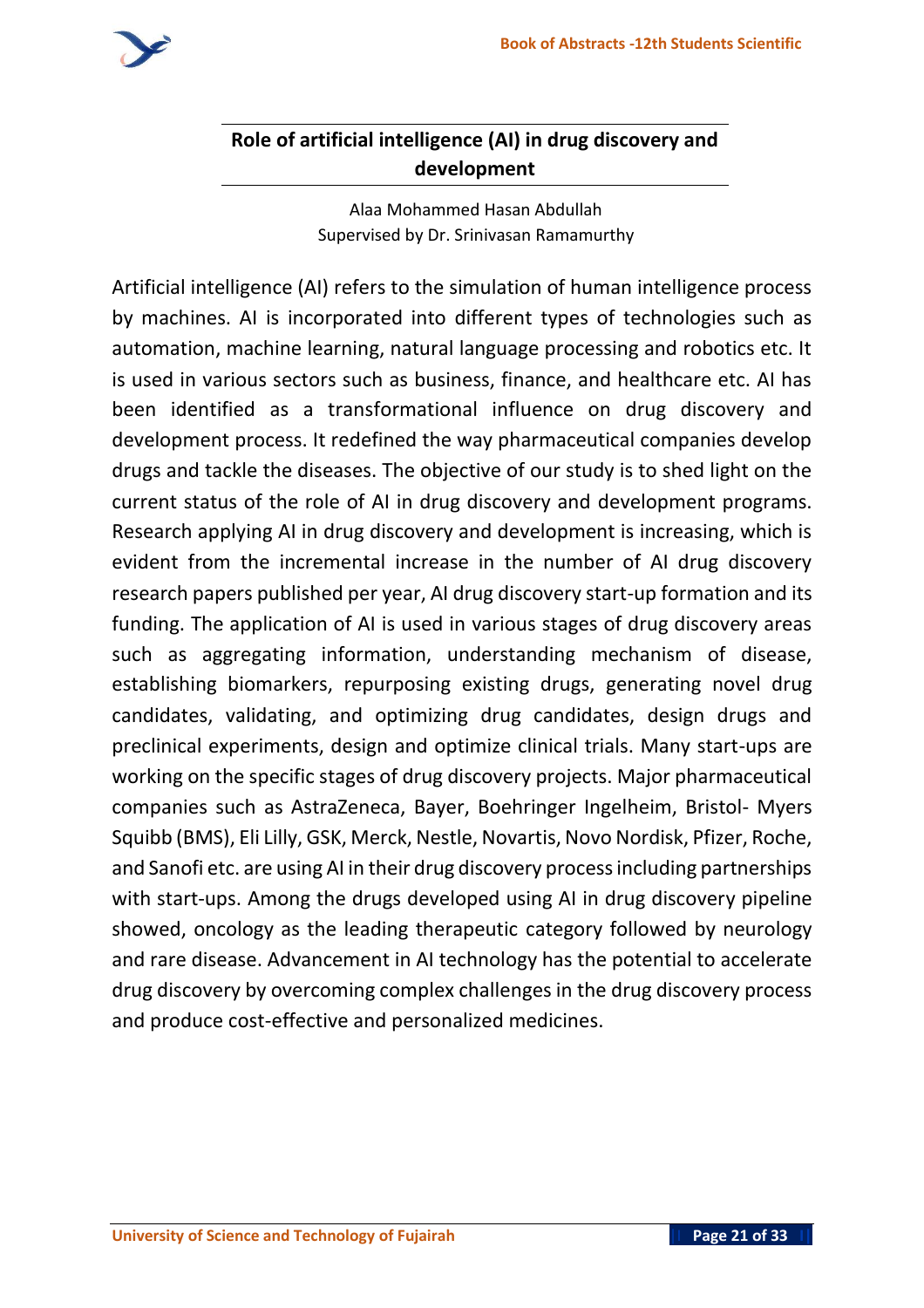

#### **Recombinant Insulin analogous**

Yasmeen Soufi, Baraka Yousuf Ewer

Traditional biotechnology uses native living organism to make products for specific use, Example: Extraction of bovine or beef insulin from cows' pancreas.

Modern biotechnology uses genetically engineered living organisms to make recombinant proteins for specific use, Example: Recombinant human insulin production by genetically engineered E. coli

The first insulin produced by modern biotechnology was designed to be identical to human insulin, subsequent generations of insulins produced by modern biotechnology are engineered human insulins with faster onset of action or longer duration of action compared to the natural human insulin.

Current treatment for type I diabetes (Insulin dependent diabetes) includes insulin, insulin analogues and premixed formulations.

It is important that the pharmacist understands the differences between different types of insulin products available, which are designed to provide the best sugar level control for diabetic patients.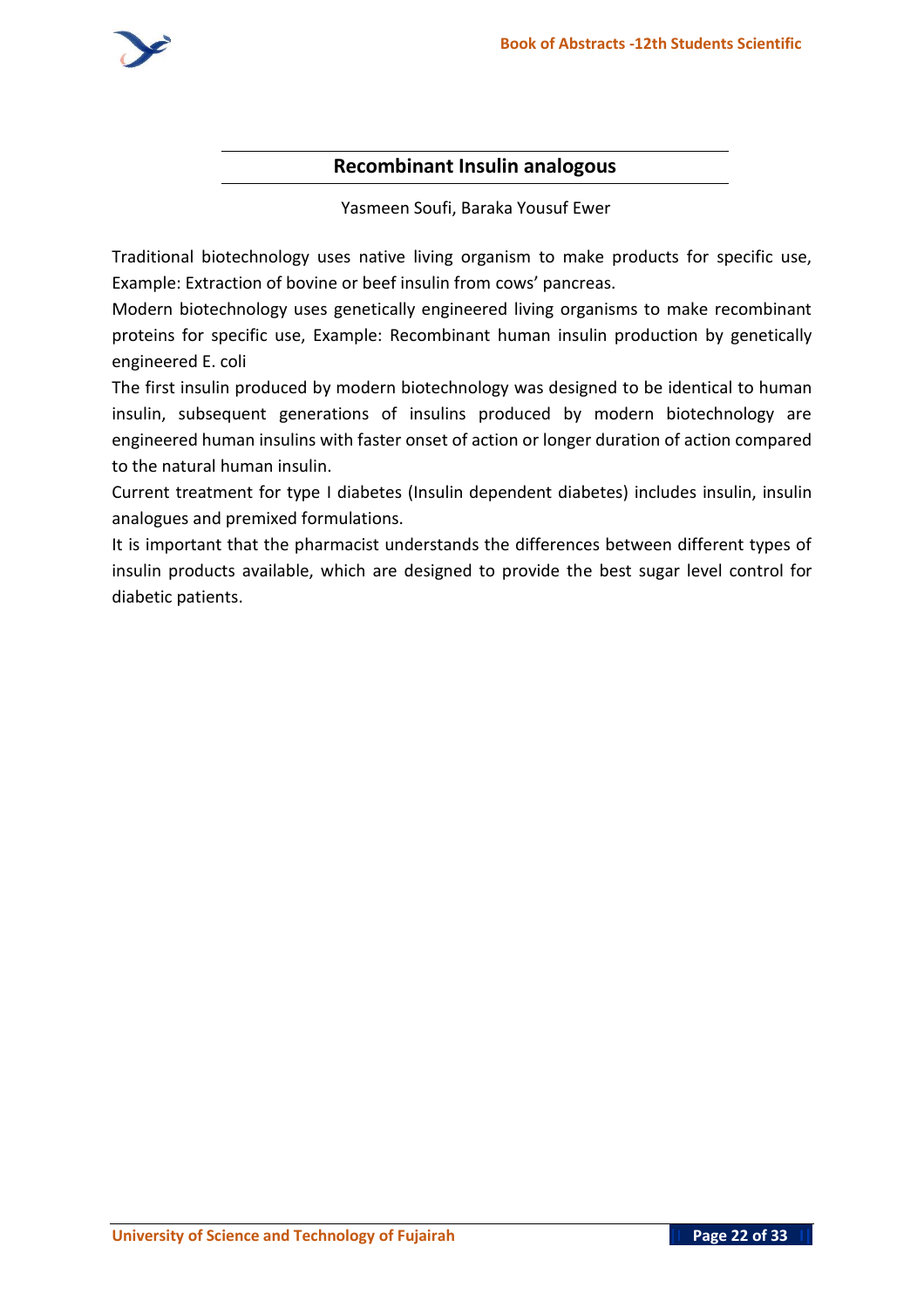

# **V. College of Humanities and Sciences**

**دور األخصائي االجتماعي في تحسين حياة الطفل في المناطق العشوائية** 

**منى راشد الصريدي إشراف األستاذ الدكتور** / **ياس البياتي** 

**يتلخص البحث بتناول الخصائص المشتركة لسكان المناطق العشوائيات، وبيان أهمية الطفل، وحقوقه االنسانية، وكذلك دور االخصائي االجتماعي في مساعدة أطفال العشوائيات ، توصل البحث الى نتائج مهمة ابرزها أن المناطق العشوائية لها خصائص تتميز بها عن غيرها ،أبرزها تردي وضع الطفل اجتماعيا ونفسيا ، وتدني مكانة المرأة االجتماعية ،ودورها المحوري في إدارة الشؤون المنزلية، حيث تتحمل العبء األكبر من مسؤوليات إعاشة األسرة في المناطق الفقيرة ، كما لوحظ ظاهرة التفكك األسري بشكل واضح ،ومشكالت اسرية عديدة ،وارتفاع عبء اإلعالة،مع انخفاض مستوى دخل األسرة، وتكرار المنازعات بين الزوجين**. **مما يعطي أهميةلدور االخصائي االجتماعي في مساعدة أطفال المناطق العشوائيةمن خالل رؤية اجتماعية واضحة ، وبرامج اجتماعية متطورة** . **وتوصل البحث الى جملة من التوصيات لعل أبرزها قيام عدد من األطباء واألخصائيين النفسيين بعمل برنامج لإلصالح النفسي لألطفال، ومحاولة حثهم على العودة لذويهم من خالل االتصال بالهيئات والمؤسسات والمراكز الخدمية، والتنسيق معها من اجل إيجاد أفضل الحلول لطفل المناطق العشوائية** .

> **دور االخصائي االجتماعي في تحقيق التكامل الوظيفي بين األسرة والمدرسة نوف الـبدواوي، فاطمه نص يب ، فاطمة السعدي، وعد الظنحاني إشراف األستاذ الدكتور** / **ياس البياتي**

**تناولت الدراسة الميدانية موضوع دور االخصائي االجتماعي في تحقيق التكامل الوظيفي بين األسرة والمدرسة، حيث تكونت عينة الدراسة من** )55( **مبحوثا من االخصائيين االجتماعيين في دولة االمارات، واستخدم في الدراسة المنهج الوصفي التحليلي**. **وقد توصلت الدراسة إلى نتائج من أهمها قيام االخصائي االجتماعي مساعدة أولياء األمور في التعبير عن أفكارهم من أجل تحقيق التكامل الوظيفي بين األسرة والمدرسة، باإلضافة إلى االتصال بأولياء األمور ودعوتهم لزيارة المدرسة، للتعرف على أحوال األبناء فيها، كما وجدت الدراسة بأن هناك صعوبات تواجه االخصائي االجتماعي في تحقيق التكامل الوظيفي بين االشرة والمدرسة كضيق الوقت المخصص له في مقابل عدد كبير للغاية من التالميذ، باإلضافة إلى كثرة المسؤوليات الملقاة على عاتقه** . **ومن أهم توصيات الدراسة**: **على اإلدارة المدرسية تمكين األخصائي االجتماعي من القيام بدوره وواجبه المهني وعدم تهميش دوره، واهمية اشراك األخصائي االجتماعي في القرارات التي تتعلق بالعالقة بين األسرة والمدرسة من قبل اإلدارة المدرسية**.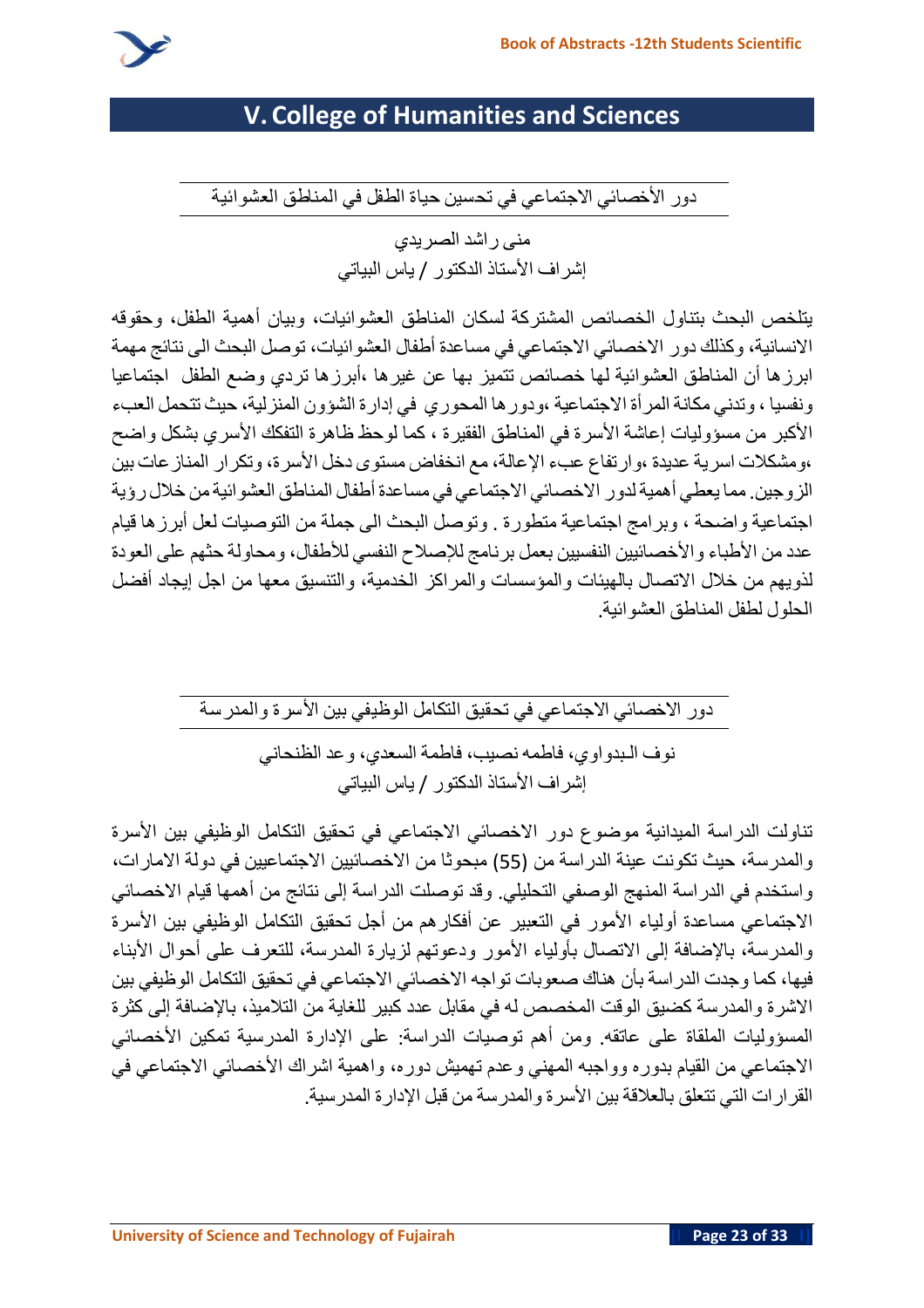

**العوامل التي تؤدي الى تأخر سن الزواج من وجهة نظر طلبة جامعة العلوم والتقنية في الفجيرة )دراسة ميدانية(**

**موزة المرشد ، حمدة الكعبي، عايشة الصريدي، مي الظنحاني إشراف األستاذ الدكتور** / **ياس البياتي** 

**تناولت الدراسة الميدانية موضوع تأخر سن الزواج لدى الرجال والنساء في المجتمع االماراتي من وجهة نظر طلبة جامعة العلوم والتقنية في الفجيرة ، حيث تم اختيار عينة من الطلبة لمعرفة اراءهم حول هذه الظاهرة وتأثيرها االجتماعي على المجتمع ، حيث استخدمت الدراسة المنهج الوصفي التحليلي ، وخرجت الدراسة بعدد من النتائج التي سببت بروز هذه الظاهرة ابرزها غالء المهور وتكاليف الزواج ، وصعوبات اقتصادية مرتبطة بالدخل، ونسبة عدد االناث أكثر من الذكور، واالنشغال بالتعليم بمستوياته المختلفة ، والصورة السلبية التي تعكسها وسائل االعالم** . **وقدمت الدراسة بعض التوصيات أبرزها**: **العمل على تقليل األعباء المالية على الفرد في سبيل تسهيل الزواج، تثقيف الشباب بأهمية الزواج المبكر، واهمية وجود منهجية واضحة لمؤسسة الزواج تحكمها قوانين وضوابط تساعد الشباب على الزواج** .

> **الفروق بين الجنسين في االكتئاب لدى عينة من سكان المنطقة الشرقية في ضوء جائحةكوفيد - 19 – دراسة ميدانية**

> > **هاشم سعيد سالم الهاشمي، ماجد سبيل عبدهللا إسماعيل إشراف الدكتور** / **أحمد حسين الشافعي**

**تهدف هذه الدراسة الميدانية إلى قياس مدى انتشار االكتئاب على مستوى المنطقة الشرقية خالل فترة انتشار وباء كوفيد** – 19 )**المعروف بـ كورونا**(. **وتعتمد المعلومات التي سيتم توفيرها عن نسب انتشار االكتئاب على مستوى المنطقة الشرقية على الطريقة العشوائية** . **وألغراض القياس، اعتمد الباحثان على مقياس بيك لالكتئاب وقائمة هاملتون ألعراض االكتئاب، وذلك لوضع بنود مقياس مقنن لقياس االكتئاب لدى المقيمين في المنطقةالشرقية**. **وقد كان للتكنولوجيا األثر الكبير في تسهيل مهمةالقيام بالدراسة وذلك عن طريق وضع المقياس المقنن على موقع إلكتروني دون الحاجةإلى استخدام األوراق وجعل عمليةالتصحيح وجمع وإظهار النسب المئوية بشكل إلكتروني**. **وقد اتضح من النتائج أن هناك كثيرا ممن يعانون من المرحلة األولى من مراحل االكتئاب** )**االكتئاب البسيط**( **والتي عادة ما تكون بسبب منغصات الحياة اليومية**. **ولذا ال يجب تركها تتطور لتنتقل إلى المراحل التالية فكلما زادت الدرجة أصبحت المشكلة أكثر تعقيدا**.

**الكلمات المفتاحية**: **االكتئاب ، مدى انتشار االكتئاب ، الفروق بين الجنسين، جائحة كورونا**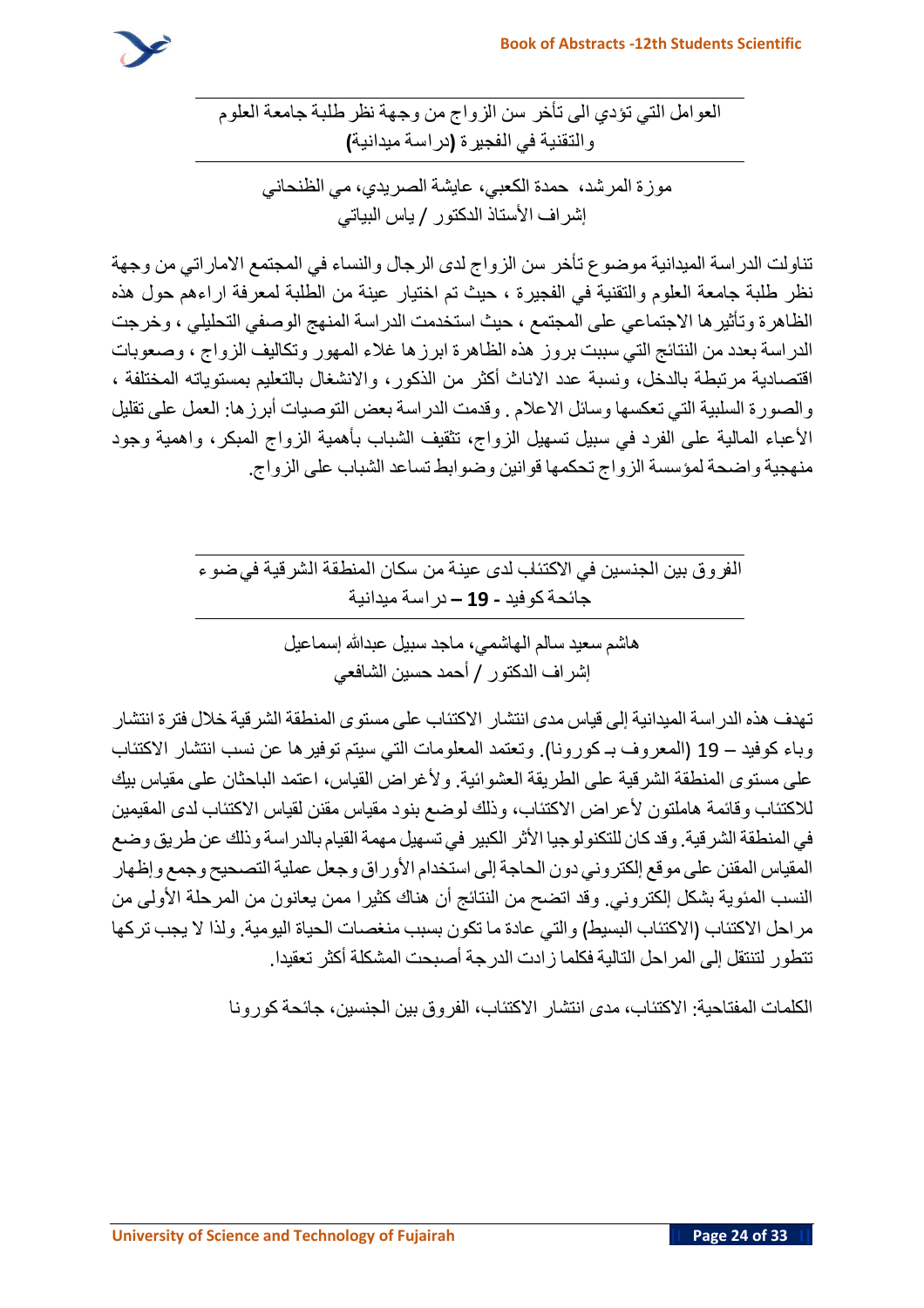

**اتجاهات المرأه نحو التسوق االلكتروني** 

**عائشة حسن الهاشمي إشراف الدكتورة** / **ماجدة خلف**

**البحث يقيس اتجاهات المراه في مجتمع االمارات وخاصة نساء الفجيرة ونسب الى الفئه العمريه من** 18 **سنةالى** 50 **سنه تناولنا عدة عناوين لالجابة على عدة تساؤالت طرحناهامنها التساؤالت** : **مثال** : **هل يساعد التسويق االلكتروني على تقديم أفضل األسعار من الذهاب الى التسوق؟**

- **هل استخدام التسويق االلكتروني يساعد في خدمة زبائنها سيكسبها ميزة تنافسية ؟** 
	- **هل يوجد أثر التسويق االلكتروني على األداء التسويقي ؟**

**وحد دنا نوع االطار المنهجي المستخدم في بحثنا وهو المنهج المستخدم** : **المنهج المسحي** ) **هو الطريقة العلمية التي تمكن الباحث من التعرف على ظاهرة مدروسة من حيث العوامل المكونة لها و العالقة السائدة داخلها كما هي في حيز الواقع و ضمن ظروفها طبيعية من خالل جمع البيانات** , **واستعنا بالعينه القصدية التي وجهنا لها استبيان للتوصل للنسبةالجيدة** .**وبعدها تناولنا االطار النظري الذي كان عبارة عن وتم تقسيمه الى ثالثة مباحث** :

- **المبحث األول تناول أهمية التسوق االلكتروني**: **وهي إمكانية الوصول إلى العمالء في األماكن جغرافيا فالتسو يق اإللكتروني ال ينحصر على منطقة ُمعينة**. **ً البعيدة ،**
	- **المبحث الثاني** : **تـأثر النساء باالعالن و اهتمامهم بالتسوق**
		- **المبحث الثالث** : **الدراسة الميدانية**

**و التي حوت البيانات و التعليق عليها و استخالص النتائج ثم جاءت خاتمة البحث التي توضح النتائج التي تم استخالصها و تعرض توصيات الدراسة** . **أكبر عدد من مستخدمي التسوق االلكتروني من عمر** 18 **الى**  29 **و في الغالب عزباء، اتضح انهم يستخدمون االنستقرام أي اللجوء للمصممات و غيرهم اكثر من بق ي ة المواقع ، اقتناء المالبس أكثر من بقية السلع، االهم عند الغالبية هو جودة المنتج** .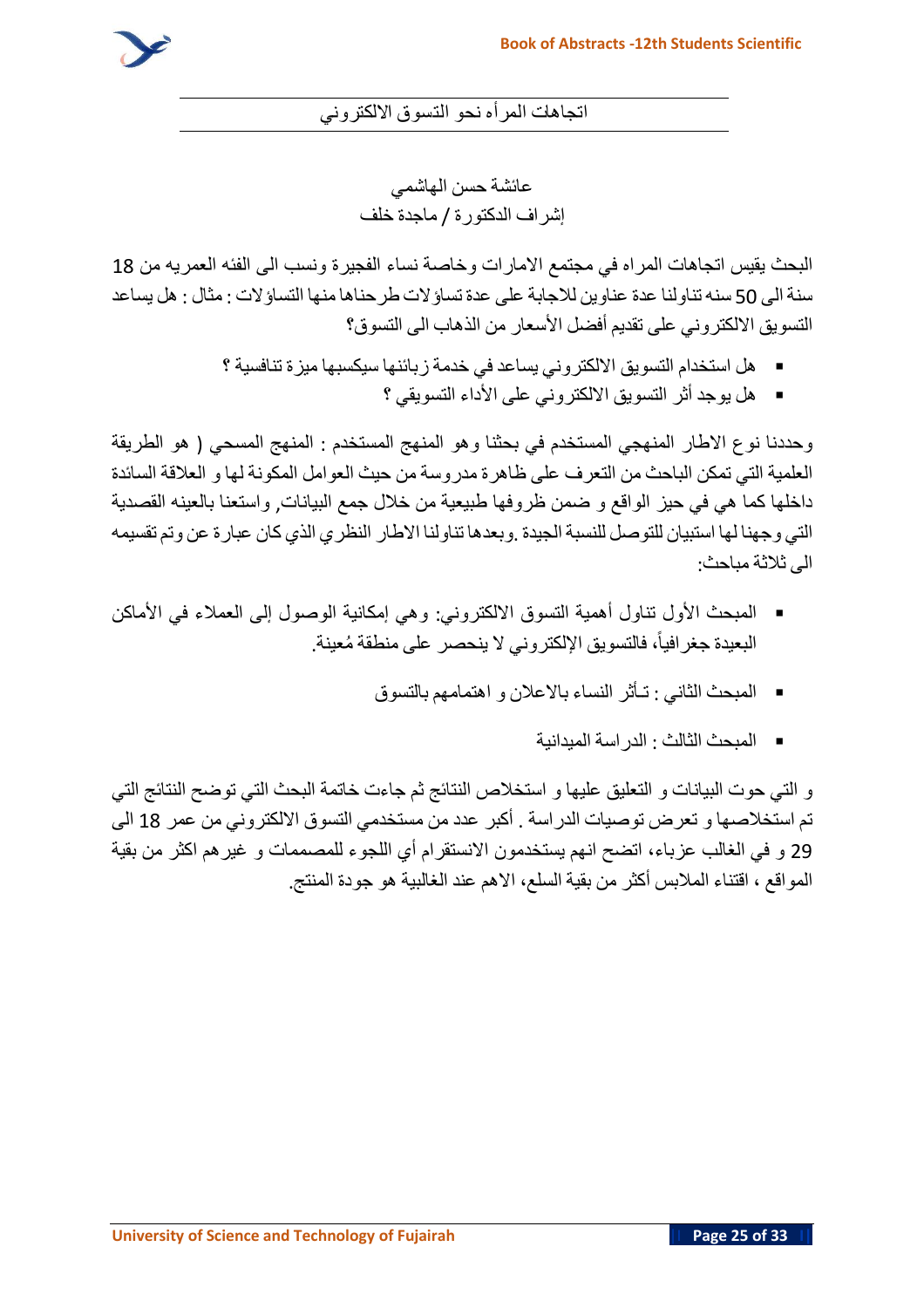

**اتجاهات طلبة جامعة العلوم والتقنية في الفجيرة نحو نظام التعلم عن بعد في ظل جائحةكورونا**

> **آمنة سعيد محمد البدواوي إشراف الدكتور** / **السيد عبد الرحمن**

**تناولت الدراسة التعرف على اتجاهات طلبة جامعة العلوم والتقنية في الفجيرة نحو نظام التعلم عن بعد في ظل جائحة كورونا حيث تم استخدام المنهج الوصفي المسحي من خالل االستبيان االلكتروني الذي تم تصميمه كأداة في اطار هذه الدراسة وتم نشره على عينة قوامها** 105**من طلبة جامعة العلوم والتقنية في الفجيرة للفصل الثاني للعام الدراسي** 2019\ 2020 **م وهدفت الدراسة الى**: **التعرف على طبيعة نظام التعلم عن بعد في ظل جائحة كورونا وكذلك التعرف على السلبيات وااليجابيات في هذا الظرف االستثنائي، واستخالص العبر والدروس منه والتي قد تسهم في تعزيز هذا النظام بما يتناسب مع جميع االطراف سواء**  الجامعة او اعضاء هيئة التدريس او الطلبة او قناة التواصل الرقمية و كيفية تقويم الخلل و تعديله و تعزيز **النظام وتطويره للوصول ألعلى درجة من الكفاءة والجودة مستقبال** .**وأسفرت هذه الدراسة عن عدة نتائج أهمها** :**أن نظام التعلم عن بعد قد ساهم بشكل ملحوظ في اكساب الطلبة بعض المهارات في التعامل مع التقنيات الحديثة والحاسب االلي ،وان بعض الطلبة واجهوا صعوبات في االستيعاب والفهم عبر نظام التعلم عن بعد و خاصةفي بعض المساقات كاإلحصاء والحاسوب ، وتعرض بعض الطلبةلمشكالت تقنيةمرتبطة باالتصال باألنترنت ،وتم استعراض المقترحات والتوصيات الالزمة و أهمها**: **التأهيل و التدريب الدوري ألعضاء هيئة التدريس و الطلبة بكيفية التعامل مع تقنيات التعلم عن بعد ، وتفعيل المكتبة الجامعية االلكترونية، ووضع استراتيجية يتممن خاللها االستعداد التاممن خالل تهيئة البنية التحتية للمؤسسة للتعامل باحترافية في حال وقوع االزمات المختلفة كجائحة كورونا الماثلة امامنا** .

**اثر االعالن اإللكتروني على سلوك المستهلك** 

**ريم سعيد ، مريم الحفيتي، ريم راشد إشراف الدكتورة** / **ماجدة خلف**

**في ظل التطور االقتصادي و التنامي الكبير حصلت ثورة في الشركات وهي إننشاء مواقع خاصة تخص كل شركة من خاللها تعرض كافة أنشطتها التجارية و منتجاتها الصناعية و الخدمات التي تقدمها لكسب الزبون**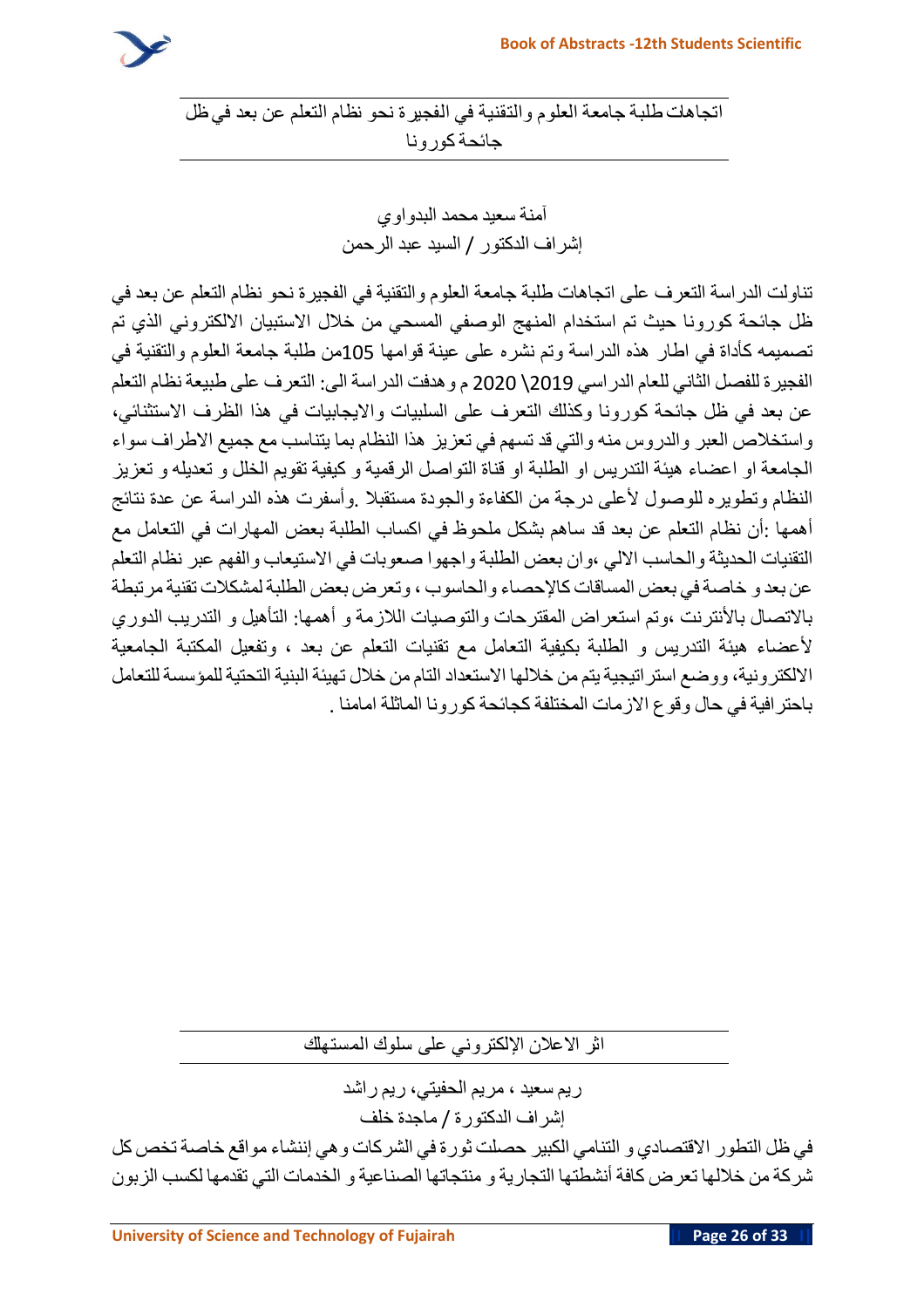

.**من هنا ظهرت أهمية االعالن االلكتروني** . **يعتبر االعالن االلكتروني من أكثر وسائل الترويج جاذبية و انتشار في ظل االتجاه نحو التسويق االلكتروني ، مايتطلبه من وسائل و استراتيجيات فعالة لضمان سير و نشاط المؤسسة و محاولة التأثير على الجمهور في ترتيب اولوياتها و حاجاتهم**.

**سوف نسلط الضوء على معرفة حجم التأثير الذي يلعبة اإلعالن االلكتروني على سلوك المستهلك وهل يلعب االعالن االلكتروني دورا في التحفيز على شراء المنتجات** . **تم تقسيم البحث إلى ثالثةفصول ؛ الفصل األول اإلطار المنهجي للبحث يحتوى على مشكلة الدراسة و اهمتها و أهدافهاو تساؤالتها باإلضافة الى الدراسة السابقة ، و تحديد مصطلحات و مفاهيم الدراسة ، ومنهج البحث المستخدم و مجتمع البحث و عينته واالطار الزماني و المكاني و البشري** . **وفي الفصل الثاني اإلطار النظري، وتم تقسيمه إلى ثالث مباحث جاء المبحث األول مفاهيم االثر على سلوك المستهلك ، المبحث الثاني أهميةاالعالن في المجال التسويقي، المبحث الثالث أنواع و أساليب االعالن االلكتروني الذي يؤثر على سلوك المستهلك، اما الفصل الثالث تناولت الدراسة الميدانية عرض البيانات و التعليق عليها و استخالص النتائج و نذكر منها**:

- .1 **توضيح عينة الدراسة من حيث تحفيز المستهلك لتصفح اإلعالن االلكتروني**: **تبين نتائج الدراسة أن نسبة**  33**٪ من عينة الدراسة يفضلون الجو العام لإلعالن كما وضحت نتيجة الدراسة أن نسبة** 30**٪ يفضلون العروض المرئية لإلعالن ، ونسبة** 29.11**٪ يفضلون الصور واللوان في اإلعالن**.
- .2 **توضيح عينة الدراسة من حيث تحفيز االعالن االلكتروني على الشراء**: **تبين نتائج الدراسة أن نسبة**  57**٪ من عينةالدراسةمحايدين كما وضحت نتيجةالدراسةأن نسبة** 34.1**٪ يحفزهم االعالن االلكتروني على شراء ، ونسبة** 9**٪ االعالن االلكتروني ال يحفزهم على شراء**.
- .3 **توضيح عينة الدراسة من حيث مصداقية اإلعالن االلكتروني** : **تبين نتائج الدراسة أن نسبة** 77.22**٪ من عينة الدراسة المصداقية متوسطة كما وضحت نتيجة الدراسة أن نسبة** 12.66**٪ مصداقية اإلعالن منعدمة ، ونسبة** 10.13**٪ مصداقية اإلعالن االلكتروني عالية** .

**في ختام بحثنا ، تبين ل نا الدور الفعال الذي يلعبة اإلعالن االلكتروني على المستهلك يمثل العامل االساسي بالنسبة ألي مؤسسة إنتاجية ترغب في الريادة و تعمل من أجل اإلحاطة بجميع سلوك المستهلكين و محاولة التأثير عليهم بوضع اعالنات تعتمد على تقنيات للتمكن من احتالل مكانه ذهنية جيدة لدى المستهلكين**. **اقناع المستهلكين لالعالن االلكتروني يأتي بعد سلسلة من األفكار التى تجذب اهتمام و اثارة المستهلك ويحصل ذلك اال باالعداد الجيد لإلعالن االلكتروني، فاعلية اإلعالن االلكتروني في التأثير علي المستهلك إلى جانب عامل مصداقية اإلعالن** .

**التوصيات** : -1**تحليل سلوك المستهلك تحليال دقيقا قبل و بعد عملية الشراء لكسب الثقة و الوالء** . -2**ضرورة تصميممحتوى الرسالة االعالنية االلكترونية بالشكل الذي يساهم في بناء صورة ذهنية ايجابية عن المنتجات المعلن عنها** . -3**إعادة النظر في اإلعالنات الصحفية و اإلذاعية محاولة التطوير فيها** .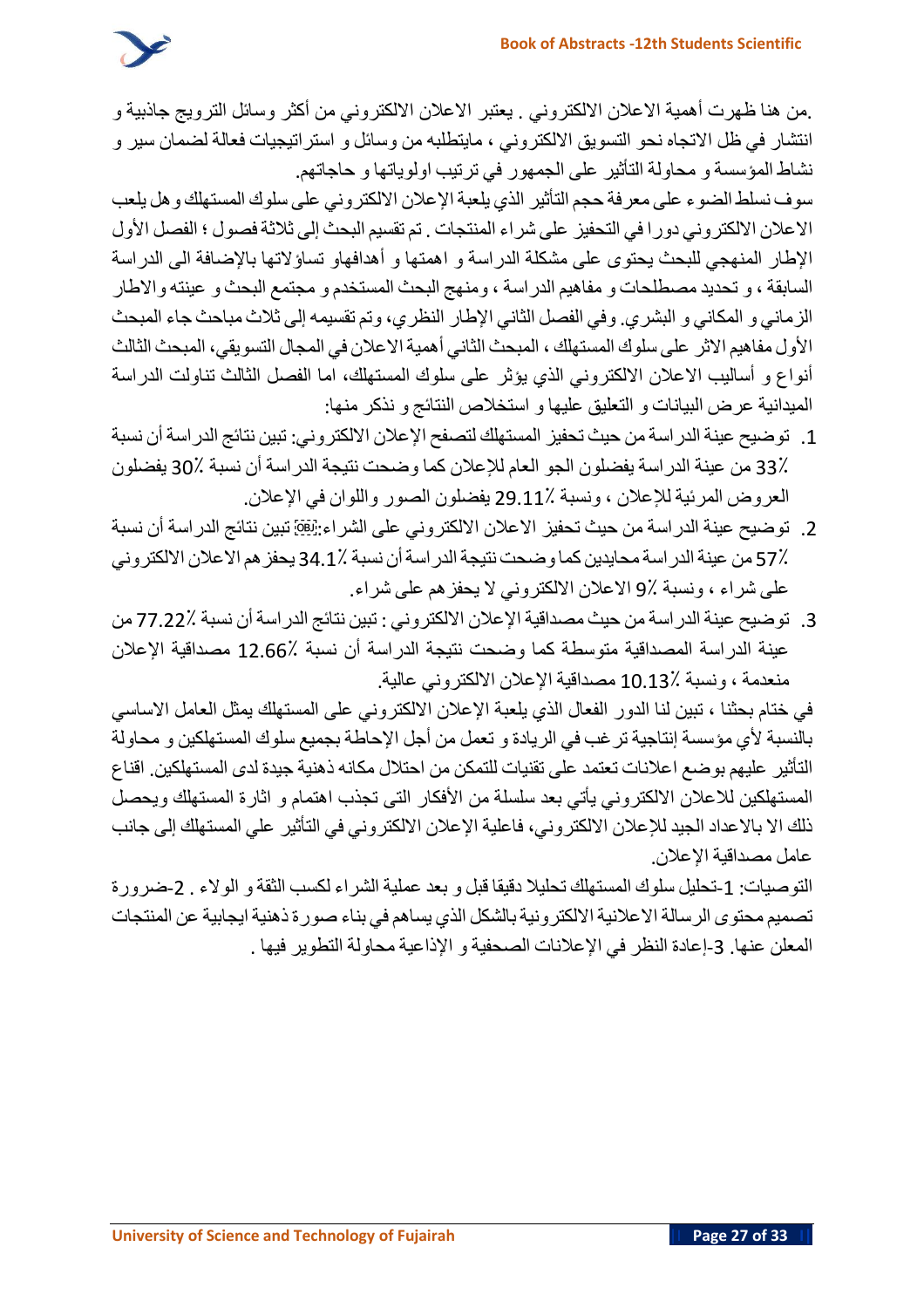

**تأثير اشتخدام اليوتيوب على االطفال**

**مريم النقبي، موزة الزحمي، خديجة الكعبي إشراف الدكتورة** / **ماجدة خلف**

**أحدثت التطورات التكنولوجية الحديثة في منتصف عقد التسعينات من القرن الماضي**. **نقلة نوعية وثورة حقيقية في عالم االتصال، حيث انتشرت شبكة اإلنترنت في كافة أرجاء العالم ويحظى اإلعالم بأهمية كبيرة في حياة الناس اليومية؛ حيث انه وسيلة لنقل األفكار والمعتقدات، والتأثير بسلوك اإلنسان ووعيه في جميع مراحل حياته، وبرنامج اليوتيوب عالم ضخم من المعرفة المهولة على بعد لمسة أصبع، فأن من دراسة المضمون الذي يقدم لألطفال قبل تقديمه فهو مصدر من مصادر المعرفة التي ال يستهان بها** .

**وفي هذا البحث سيتم تسليط الضوء على حجم التأثير الذي يلعبه اليوتيوب وانعكاسه على األطفال، وينقسم البحث الى ثالث فصول** : **ولقد تناولنا في الفصل االول اإلطار المنهجي للبحث يحتوي على مشكلة البحث التي من خالل متابعة المحتوى اإلعالمي لألطفال الحظنا نحن الباحثات وجود مضامين إعالمية في اليوتيوب تهتم وتوجه األطفال وهم الفئة األكثر تأثرا بهذا المضمون، وايضا في هذا الفصل تطرقنا إلى أهمية البحث، أهداف البحث، باإلضافة الى الدراسات السابقة، التساؤالت، وتحديد المصطلحات ومفاهيم الدراسة ومنهج البحث المسحي المستخدم ومجتمع البحث والعينة القصدية واإلطار الزماني** .**وفي الفصل الثاني**... **اإلطار النظري وينقسم الى مبحثين تناولنا في المبحث األول موقع اليوتيوب والمبحث الثاني تأثير استخدام اليوتيوب على سلوك األطفال**. **والفصل الثالث الدراسات الميدانية وعرض البيانات والتعليق عليها واستخالص النتائج ونذكر منها**:

.1 **نسبة** %53.3 **من عينةالدراسةتوافق على ان البرامج المتخصصة على اليوتيوب تجعلهم عنيدين، ونسبة**  %14.1 **من عينة الدراسة ال توافق، بينما نسبة** %32.1 **من عينة الدراسة محايد** .

.2 **نسبة** %40.9 **من عينةالدراسةتوافق على ان البرامج المتخصصة على اليوتيوب تنمى مهارات األطفال، في حين ان نسبة** %17.2 **من عينة الدراسة ال توافق، ونسبة** %41.9 **من عينة الدراسة محايدة**.

.3 **نسبة** %68.5 **من عينة الدراسة توافق على ان البرامج المتخصصة على اليوتيوب تجعلهم منعزلين، ونسبة** %9.8 **من عينة الدراسة ال توافق ، ونسبة** %21.7 **من عينة الدراسة محايدة** .

**ثم جاءت خاتمة البحث إن األطفال هم بناة المستقبل الذي البد من حمايتهم من أي مشكلة قد تهدد سلوكهم ، و دور المجتمع و االسرة في التدخل في حالة وجود مضامين إعالمية في برنامج اليوتيوب قد تسبب مشكلة في المستقبل من الممكن نتالشاها ، وبذلك جاءت أهمية تناول هذا الموضوع الدراسة، تأثير اليوتيوب على سلوك األطفال**

**توصيات ومقترحات الدراسة: القيام بفعاليات منزلية لتقليل من استخدام االطفال لليوتيوب مثل صنع الكعك مع االم** . **قيام الوالدين اواحد افراد االسرة باللعب مع الطفل العاب غير الكترونية وتقليدية مثل اكس اوه او التلوين، او االلعاب التي تحتاج لحركة وتشغيل الذهن**. **تغير اعدادات الجهاز اللوحي لجعله ينطفأ تلقائيا بعد مرور ساعتين او ثالث ساعات على استخدام الطفل له**. **استخدام حساب يوتيوب واحد من قبل االطفال والوالدين، ليستطيعوا معرفة ومراقبة مضامين اليوتيوب التي يشاهدها اطفالهم** .

**اتجاهات المرأة نحو التسويق االلكتروني** 

**مريم حميد سليمان غدير الصريدي**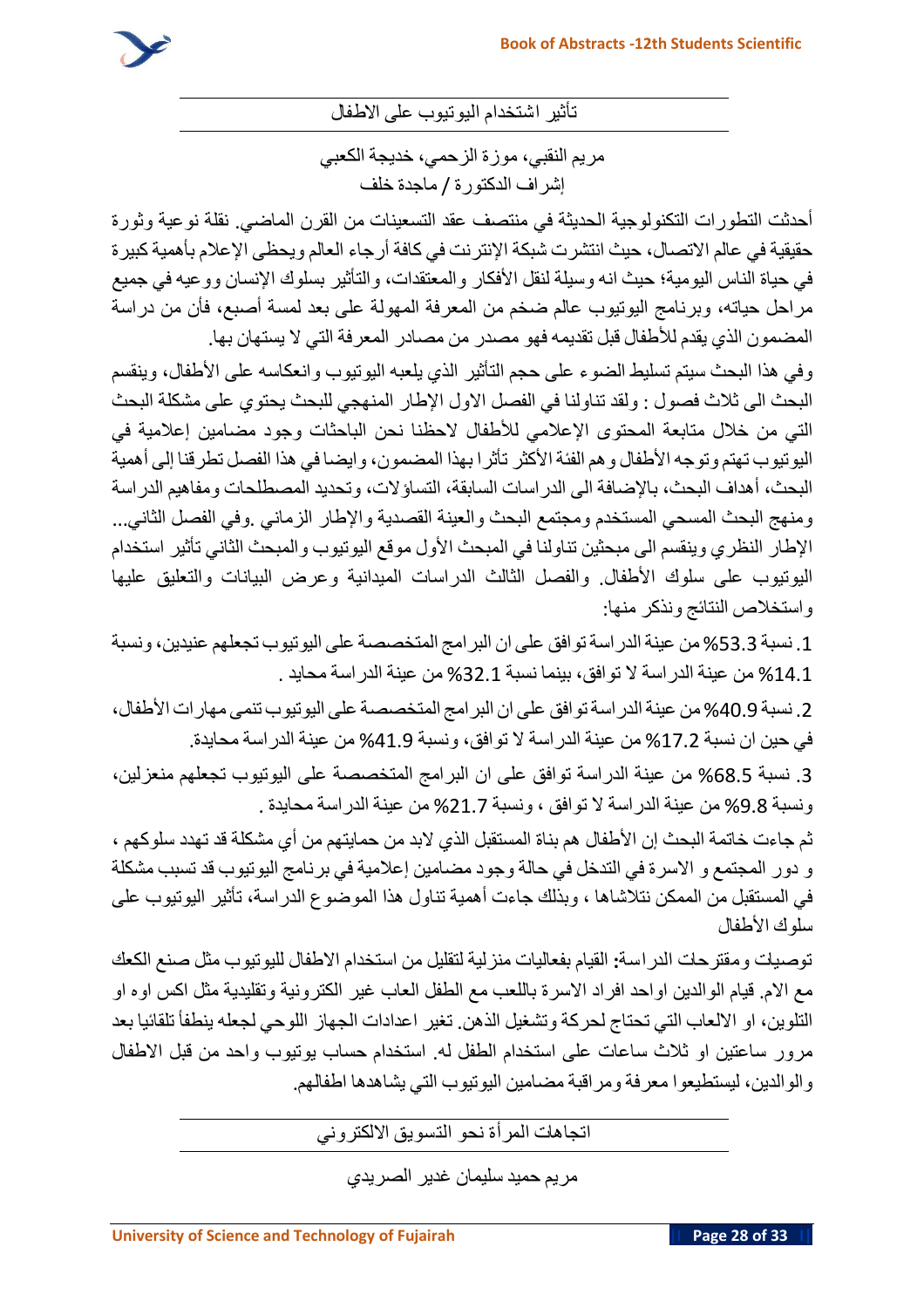

**إشراف الدكتورة** / **ماجدة خلف**

**المقدمة**: **التطور االقتصادي و التنامي الكبير في حجم السلع و انتاجها جعل الموسسات االقتصادية تبتكر طرق و وسائل جديدة لالعالن و المنتجات كما اتاح التقدم التكنولوجي منصات و مواقع جديدة على شبكة االنترنت تساعد المؤسسات و الشركات االقتصادية أن تقدم منتجاتها أو سلعها** .

**المشكلة**: **تناولت مشكلة الدراسة في هذا البحث على تراجع التسويق التقليدي و ظهور التسويق االلكتروني، وقوة تأثير هذه الشبكات على جمهور المتلقين ،مما أدى الى اللجوء الى التسوق االلكتروني بكثره نتيجة ظهور صفحات ويب على شبكةاإلنترنت، يخصص بعضها لإلعالن عن السلع والخدمات أو لبيع المنتجات، وفرصة للنقاش بين المتصفحين** . **تم تقسيم الدراسة الى فصلين** :

**الفصل األول** : **تناول مشكلةالبحث التي تم ذكرها أعاله، ذكر االيجابيات التي تساهم في خدمة النساء وزيادة الشفافية واالنفتاحية ، و التعرف على أسباب اللجوء إلى تسويق االلكتروني، معرفة اثر التسويق االلكتروني على رضا النساء و غيرها من األهداف التي تم ذكرها، التساؤالت** : **هل يساعد التسويق االلكتروني على تقديم أفضل األسعار من الذهاب الى التسوق؟، هل استخدام التسويق االلكتروني يساعد في خدمة زبائنها سيكسبها ميزة تنافسية ؟، هل يوجد أثر التسويق االلكتروني على األداء التسويقي ؟**. **الدراسة السابقة** : **تعتبر الدراسات السابقةالركيزة األساسيةالتي تقوم عليهاموضوع الدراسة، وتقدم إفادةكبيرة في استكمال الخلفية النظرية، تحديد المفاهيم**: **التسوق** , **التسوق التقليدي** , **التسوق االلكتروني، المنهج المستخدم**: **المنهج المسحي** ) **هو الطريقة العلمية التي تمكن الباحث من التعرف على ظاهرة مدروسة من حيث العوامل المكونة لها و العالقة السائدة داخلها كما هي في حيز الواقع و ضمن ظروفها طبيعية من خالل جمع البيانات** . **مجاالت الدراسة** : **البشري** )**نساء الفجيرة**( , **الزمني** )1/14 **الى** 4/24 ( , )**امارة الفجيرة**(

**الفصل الثاني** : **يشمل االطار النظري، وتم تقسيمه الى ثالثة مباحث** . **المبحث األول تناول أهمية التسوق**  الالكتروني و هي إمكانية الوصول إلى العملاء في الأماكن البعيدة جغر افياً، فالتسويق الإلكتروني لا ينحصر **على منطقة ُمعينة**. **المبحث الثاني** : **تـأثر النساء باالعالن و اهتمامهم بالتسوق** . **المبحث الثالث** : **الدراسة الميدانية و التي حوت البيانات و التعليق عليها و استخالص النتائج ثم جاءت خاتمة البحث التي توضح النتائج التي تم استخالصها و تعرض توصيات الدراسة**. **أكبر عدد من مستخدمي التسوق االلكتروني من عمر** 18 **الى** 29 **و في الغالب عزباء، اتضح انهم يستخدمون االنستقرام أي اللجوء للمصممات و غيرهم اكثر من بق ية المواقع ، اقتناء المالبس أكثر من بقية السلع ، االهم عند الغالبية هو جودة المنتج** .

# **VI. College of Law**

**أثر الحوكمة الشركات**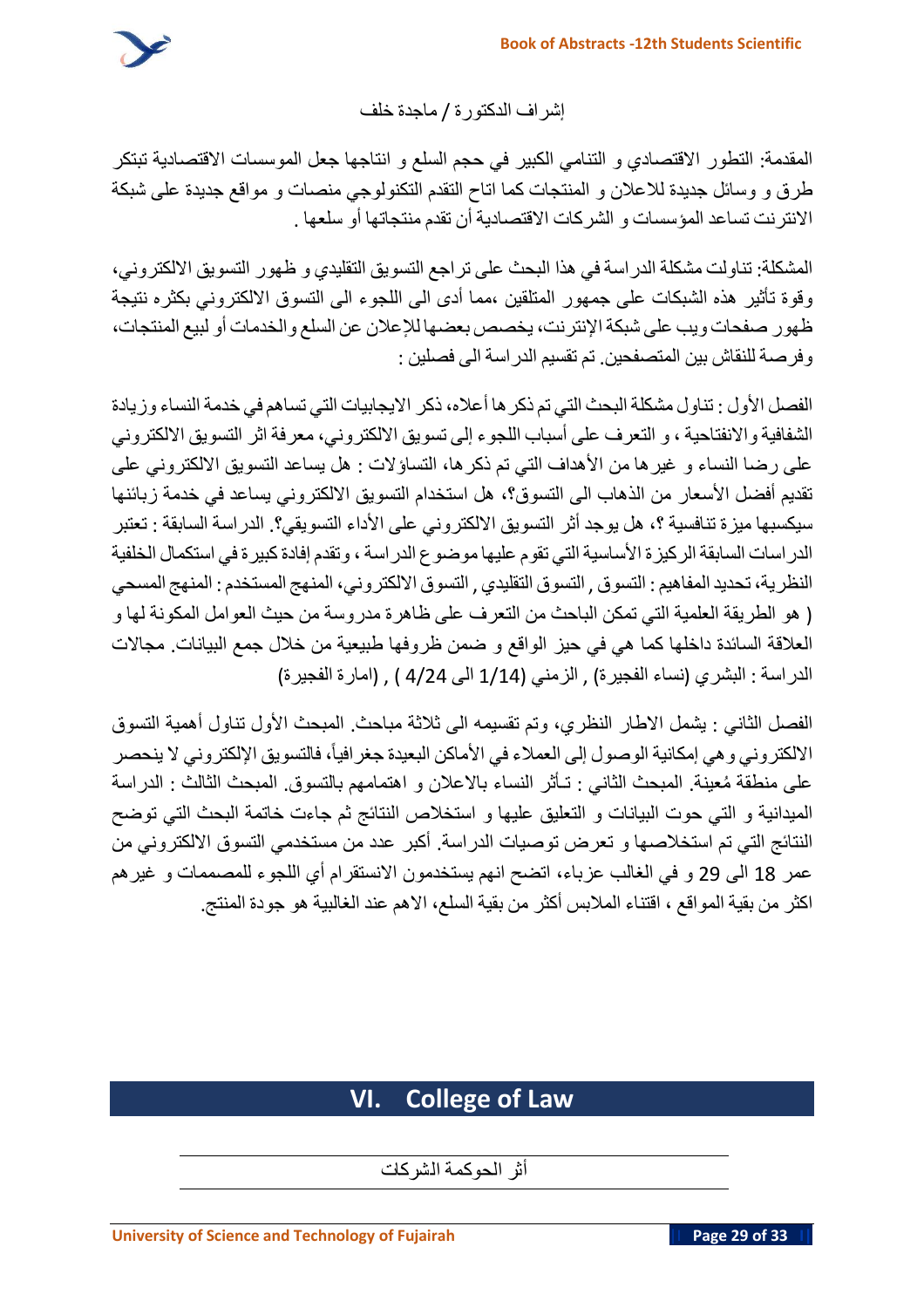

**عيدة سعيد الدهماني، بدريه حمد الشافعي إشراف الدكتورة** / **إيناس الخالدي**

**اثر الحوكمه على الشركات يركز البحث عبى دور حوكمه الشركات في تشجيع االستثمار في دةله االمارات العربيه المتحده فضال عن بيان دورها في جذب االستثماران وجعم القراران االستثمارية من خالل تحسين ادلء الشركلت وتعزيو اإلفصاح والشفافيه وتوفير القوائم المالية الموثوق بهل والخالية من الغش واألخطاء وتوفير النعلومات الالزمه والمناسبة في الوقت المناسب للمستثمرين وأصحاب النصالح والمجتمع**.

**آليات تحقيق عن بعد في ظل أزمهكورونا** 

**محمد أحمد محمد مسعود اليماحي إشراف الدكتورة** / **إيناس الخالدي**

**في ظل الظروف التي يعيشها العالم وبهدف مواجهة جائحة فيروس كورونا والتكيف مع تداعيات حالة الطوارئ الصحية الناتجة عنه ، سعت االدارات المختصة بما في ذلك المجلس القضائي ووزارة العدل ووزارة الداخلية بالتعاون مع نقابة المحامين الى اجراء العديد من التعديالت على اإلجراءات القضائية، بما يتوافق مع تطبيق قانون الدفاع والذي يخولها اتخاذ إجراءات استثنائية خروجا عن القواعد العامة بحيث يتم تعطيل العمل بالقوانين العاديةفي حال تعارضهامع قانون الدفاع المعمول به**.)1( **و خاصةان هذه التعديالت قابلةللتطبيق بشكل مؤقت حتى انتهاء حالةالطوارئ الصحية، وان هذه التعديالت التي طرأت والتي ستطرأ ٔية قد تمس جميع مراحل الدعوى، بد ًًءا باالجراءات المطبقة في مرحلة االستدالل على االجراءات القضاي ٔية وخصوصا فيما يتعلق بالتدابير المانعة للحرية السابقة للمحاكمة و انتقاال و التحقيق في الدعاوي الجزاي الى االجراءات المتعلقة بمرحلة المحاكمة، واخير الى االجراءات المطبقة في مراكز االصالح والتأهيل**.

**أثر فيروس كورونا على االلتزامات التعاقدية** 

**أسماء إبراهيم عزيز إشراف األستاذ الدكتور** / **خلف محمد**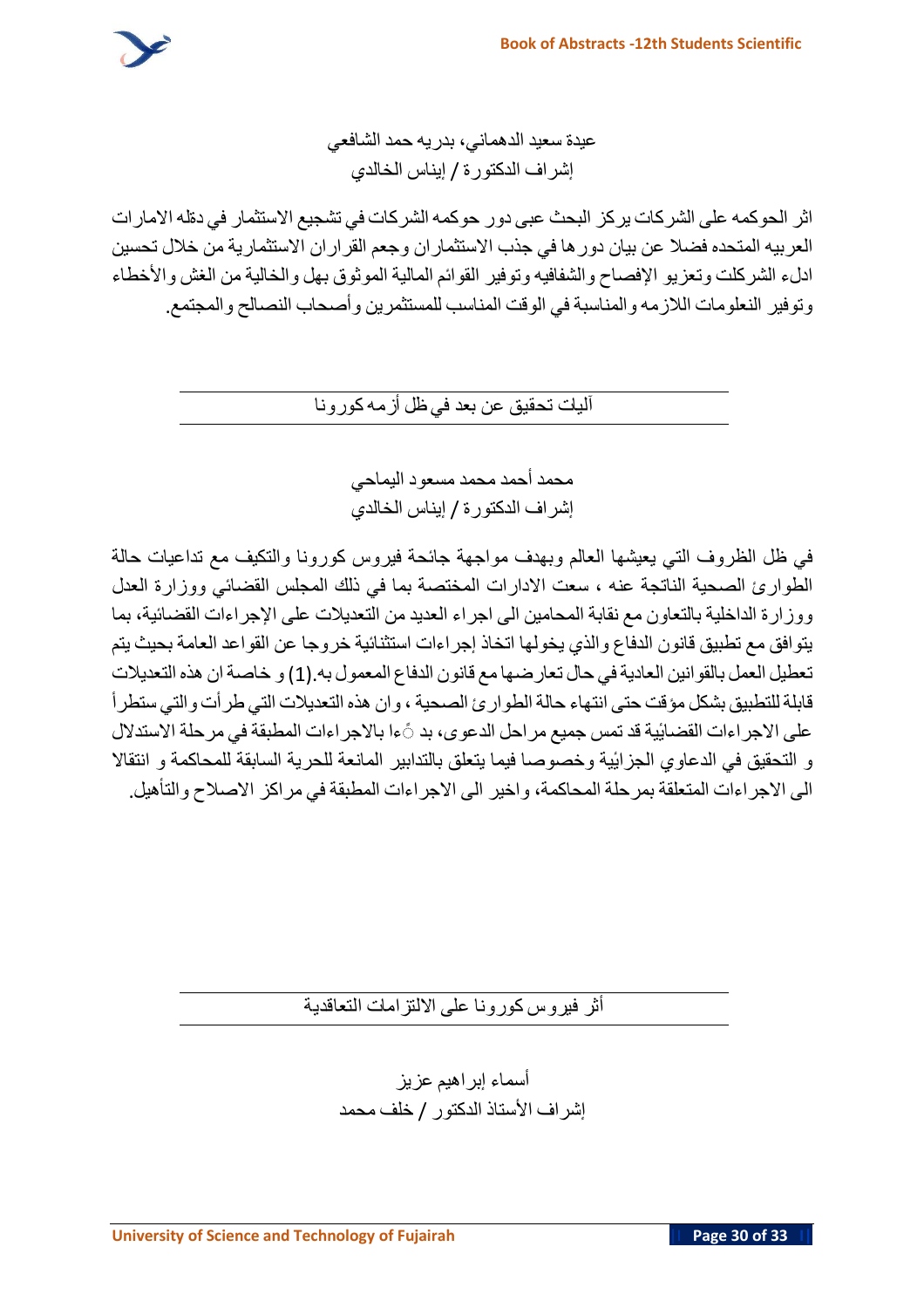

**تخضع العقود لقاعدة أساسية متمثلة في أن** "**العقد شريعة المتعاقدين**"**، و معنى ذلك أن اإلرادة هي التي تنشأ العقد و اإلرادة هي التي تعدل من هذا العقد أو تلغيه، وبمعنى أكثر وضوحا فإن ما اتفق عليه األطراف في**  العقد يجب أن يلتز موا به و لا يجوز الرجوع عنه إلا بتوافق إرادتهم أو إذا أقر القانون ذلك، و هو ما تنطبق **عليهمقتضيات المادة** 273 **من قانون المعامالت المدنيةبالنص على** »**في العقود الملزمةللجانبين، إذا طرأت قوة قاهرة تجعل تنفيذ االلتزام مستحيال،ً انقضى معه االلتزام المقابل له، وانفسخ العقد من تلقاء نفسه،**

**و المادة** )472( **من قانون المعامالت المدنية التي تنص على أنه ينقضي الحق إذا أثبت المدين أن الوفاء به مستحيالً عليه لسبب خارجي، أو قوة قاهرة لم يتوقعها اإلنسان أو يستطع التغلب عليها، وتكون عادة أصبح من أفعال الطبيعة،وقد اتّفقت جميع دول العالم على اعتبار جائحة الكورونا** "**قوة قاهرة**" **في صلب خطاباتها، سواء أثناء التعريف بالفيروس أو عند التحذير منهكوباء قاتل وانطالقامما سبق اخترنا هذا البحث الى تحديد ماهية القوة القاهرة الذي يشكل فيروس كورونا أحد حاالتها واثرها على تنفيذ االلتزام التعاقدي في زمن الكورونا** 

**النتائج** :

- .1 **تأثير فيروس كورونا المستجد كوفيد** 19 **على االلتزامات التعاقدية**
- .2 **بيان موقف المشرع االماراتي من اعتبار فيروس كورونا قوة قاهرة**
	- .3 **مدى توافرشروط القوة القاهرة في فيروس كورونا**

**جائحةكورونا وتأثيرها على االلتزامات التعاقدية** 

**هيثم عبد هللا اليماحي إشراف الدكتور** / **محمد حسن** 

**مرض كوفيد** 19- **هو مرض معدي يسببه فيروس كورونا المكتشف مؤخراً ولم يكن هناك اي علم بوجود هذا الفيروس وهذا المرض المستجدين قبل تفشيهي في مدينة يوهان الصينينة في كانون االول** - **ديسمبر**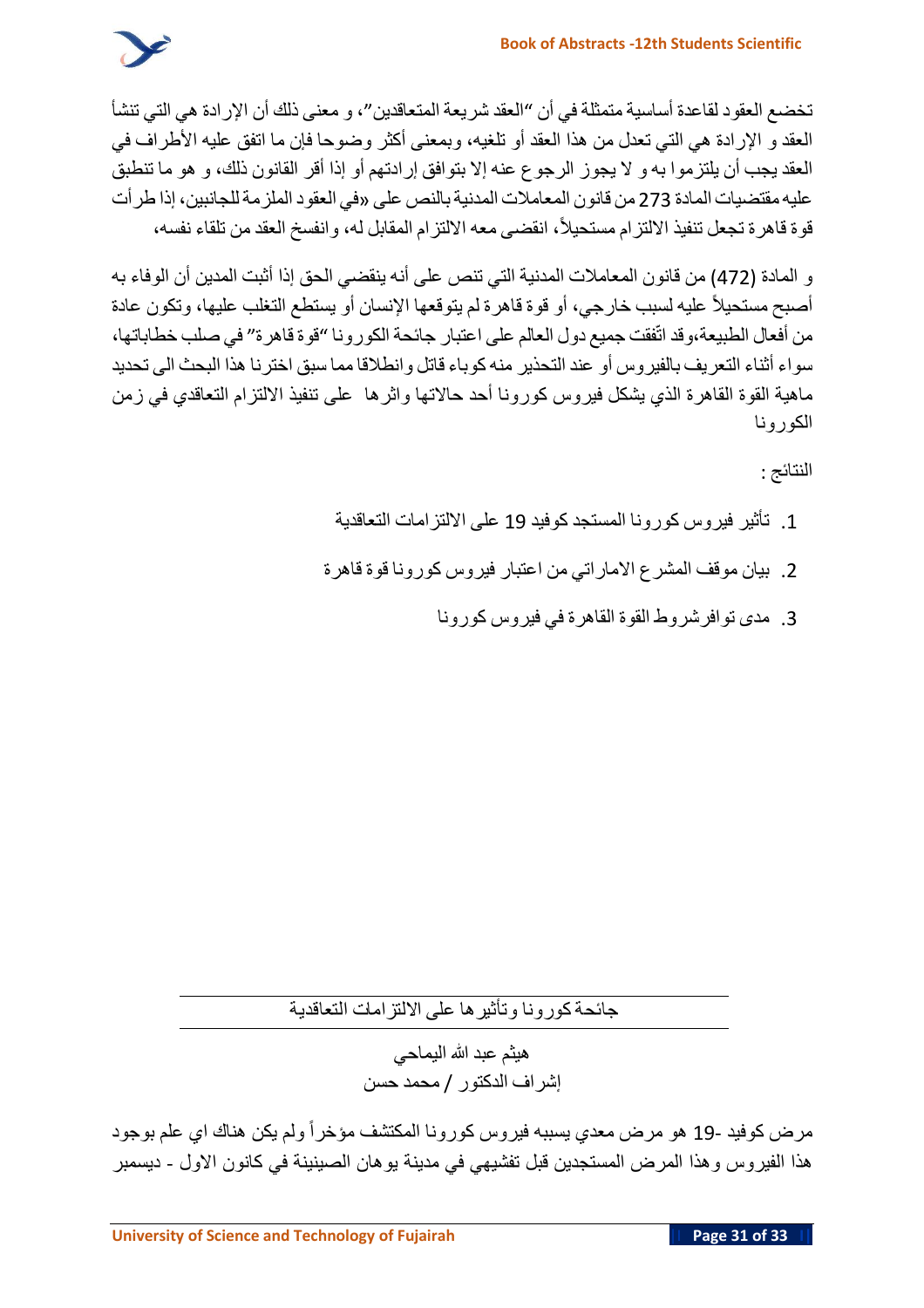

2019 **وترتب على انتشار هذه الجائحة توقف الكثير من المؤسسات واالنشطة في كل دول العالم االمر الذي دعا الكثير من المسؤولين في العديد من الدول الى الحديث عن تطبيق مبدأ القوة القاهرة الذي يجعل التزام مستحيالً وينقضي التزامه بقوة القانون وهو ما دعانا الى بحث مفهوم القوة القاهرة ومدى توافر المدين شروطها في جائحة كورونا ففي حقيقة االمر لكي يسال المدين عقدياً يجب ان يكون قد اخل بالتزامه العقدي ومن صور ذلك االخالل عدم التنفيذ في الوقت المتفق عليه غير ان هذه المسؤولية العقدية قد ترتفع عن صاحبها اذا ما تمسك بأحد االسباب االجنبية عنه والتي تمثل في جوهرها كل الظروف والوقائع المادية او القانونية التي يمكن للمدعي عليه في دعوه المسؤولية المدنية ان يستند اليها لكي يثبت ان الضرر ال ينسب اليه وال دخل له فيه وانما هو نتيجة حتميه لذلك السبب وتمثل القوة القاهرة اهم صور هذا السبب االجنبي**  ...**هل يعد فيروس كورونا احد تطبيقات القوة القاهرة ؟ وما مفهوم وشروط القوة القاهرة** .. **وعرفها القضاء الفرنسي بانها** : **القوة القاهرة او البحادث المفاجئ الذي يعفي من المسؤولية هو الحادث الذي لم يكن من**  . **الممكن توقعه والذي جعل الوفاء بالتعهد مستحيالً وعرفت محكمة النقض المصرية القوة القاهرة بانها** : **حادث شاذ لم يتوقعه المرء وال كان في امكانه درؤه**  . **ويكون من نتيجته انه ليس فقط يجعل الوفاء بالتعهد عسيراً بل مستحيالً**

اما شروط تحققها فهي ثلاث : او لأ : عدم التوقع ، ثانياً : استحالة الدفع ، ثالثاً : عدم صدور خطأ من المدين **المتمسك بالقوة القاهرة**.

**ومما ال شك فيه ان كل شرط من هذه الشروط اختلفت بشأن تطبيق التشريعات والنظريات الفقهية** , **لكن من الناحية المبدأية يمكن ان نستخلص منها ان انتشار وباء مثل فيروس كوروناكواقعة مادية قد تكون قوة قاهرة كلما كان لها تأثير مباشر على عدم تنفيذ االلتزام التعاقدي من طرف المدين اذا ما توفر لها شرطان اساسيان وهما عدم التوقع واستحالةالدفع بالكيفيةالتي سبق توضيحها اما الشرط الثالث المتمثل في خطأ المدين فيضل**  , **بل ان الظروف المحيطه في في هذه الحالة بالخصوص حالة فيروس كورونا عنصراً غير مطلوب منطقياً انتشار الفيروس او تلك المتولدة عنه بصفة مباشرة او غير مباشرة قد تكون بدورها عبارة عن قوة قاهرة ومن ذلك مثال وقف استيراد بعض المواد االولية او رفع اسعار بعضها االخر** . **فالقوة القاهرة في حقيقة االمر لم تعد محصورة على وقائع محددة دون غيرها فكل واقعة تحققت بشأنها الشروط وجعلت التنفيذ مستحيالً اال وعدت حالة من حاالت القوة القاهرة ويبقى بطبيعة الحال المدين هو الملزم باثبات توافر هذه الشروط** , **هذا االثبات يكون على سبيل اليقين ال الشك واالحتمال وتتشدد عادة المحكمة العليا في مراقبتها لقضاة الموضوع اثناء تعليلهم لسلطتهم التقديرية** .

**أثر االكراه على العقود** 

**أسماء إبراهيم عزيز إشراف الدكتورة** / **إيناس الخالدي**

**إن األصل في العقود هو الرضائية أي تطابق إرادتين االيجاب بالقبول وتكون بأي طريقة من طرق التعبير عن اإلرادة بالكتابة او اإلشارة او المشافهة وذلك بشرط أال يشوب هذه اإلرادة أي شائبة من شوائب اإلرادة**